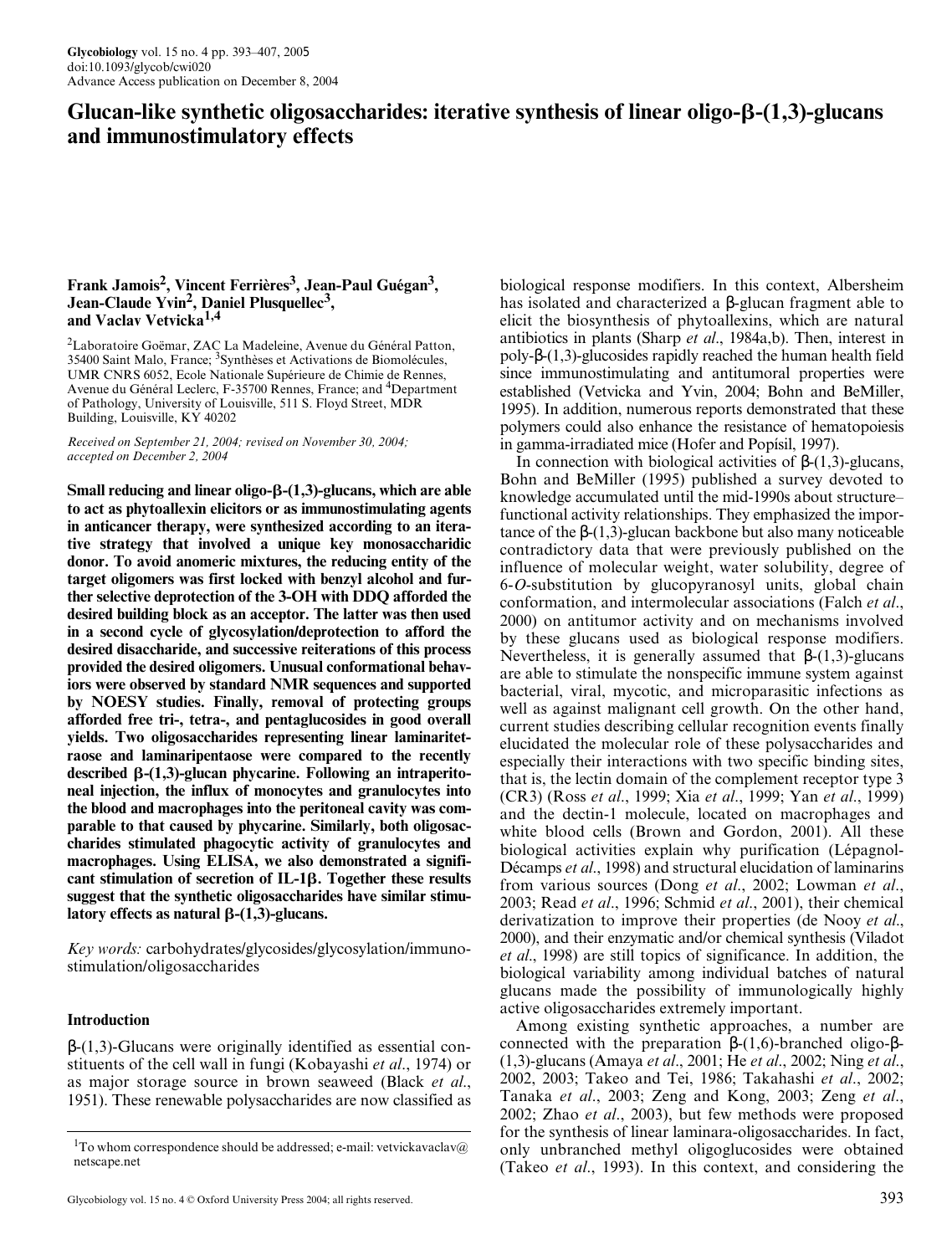newly discovered activities of small fragments of laminarins (Miyanishi *et al*., 2003), we disclose herein with full details of synthesis and characterization an innovative route to linear and reducing oligo-β-(1,3)-glucans and their immunostimulatory effects, which were found to be as good as the natural polymers. Our synthetic methodology is based on an iterative two-step elongation of the glycosidic chain that involves only one monosaccharidic building block. The latter was designed so that it could successively act as a donor and as an acceptor. Reiteration of this glycosylation/ deprotection strategy leads to laminaribi-, laminaritri-, laminaritetra-, and laminaripentaose **1**–**4**, respectively (Figure 1). We also described unusual conformational changes for several intermediates observed during this work.

 $β-(1,3)$ -Glucans have been extensively studied for their immunological and pharmacological effects. More than 900 papers describing the biological activities of β-(1,3)-glucans exist. Thus far, strong immunostimulating effects of  $\beta$ -(1,3)-glucans have been demonstrated in all tested animal species. However, just like any other natural product, various glucans cannot be 100% purely prepared, do not have a constant molecular weight, and suffer from significant batch-to-batch differences, all of which can affect some of their clinical effects. It is important, therefore, to evaluate the possibility of using synthetic oligosaccharides based on structure of  $\beta$ -(1,3)-glucans.

#### **Results**

The shorter route to laminaribiose **1** lies on direct glycosylation of the well-known diacetone glucose (**5**) (He *et al*., 2002; Ning *et al*., 2002; Zeng and Kong, 2003; Zeng *et al*., 2002; Zhao *et al*., 2003). Unfortunately, in our hands, this coupling using a peracylated thioglucosides or trichloroacetimidate gave the desired intermediate but invariably in admixture with a gentiobiose precursor, resulting from acid-catalyzed intramolecular transketalation and further 6-*O*-glycosylation, even with the more stable dicyclohexylidyl glucose as an acceptor. To avoid this side reaction, we reinvestigated our approach and assumed that the use of a unique intermediate, able to act alternatively as a donor for β-glucosidation and as a precursor of 3-OH acceptor, would gain in efficacy and so is highly desirable. This led us to choose the 2-naphthylmethyl (NAP) group (Borbás *et al*., 2002; Gaunt *et al*., 1998; Sarkar *et al*., 1997, 2000; Xia *et al*., 2000, 2001; Wright *et al*., 2001) for an orthogonal protection of the 3-position on the basis of its higher stability under acidic conditions than that of its *p*-methoxybenzyl



**Fig. 1.** Chemical structures of linear oligomers of β-(1'3)-glucans. tion instead of another one.



Conditions: (a) 1. NAPBr, NaH; 2. H<sub>2</sub>O, THF, IR 120 (H<sup>+</sup>-form) (80% for 2 steps); (b) 1.

Ac<sub>2</sub>O, AcONa; 2. EtSH,  $BF_3.OEt_2$ ; 3. NaOMe, MeOH (67% for 3 steps); (c) 1.

PhCH(OMe)<sub>2</sub>, CSA; 2. BzCl, Pyr (84% for 2 steps).

**Scheme I.** Synthesis of the key building block **8**. Conditions: (**a**) 1. NAPBr, NaH; 2. H<sub>2</sub>O, THF, IR 120 (H<sup>+</sup>-form) (80% for 2 steps); (**b**) 1. Ac<sub>2</sub>O, AcONa; 2. EtSH,  $BF_3$ .OEt<sub>2</sub>; 3. NaOMe, MeOH (67% for 3 steps); (c) 1. PhCH(OMe)<sub>2</sub>, camphorsulfonic acid (CSA); 2. BzCl, Pyr (84%) for 2 steps).

counterpart. Therefore, the synthesis began with Williamson etherification of **5** followed by resin-assisted hydrolysis of ketal groups (Scheme I). The resulting product **6** gave the thioglucopyranoside **7** by running through three reactions (acetylation, Ferrier thioglycoside synthesis, and methanolysis) without intermediate chromatographic purification. Subsequent acidic transacetalization of benzaldehyde dimethylacetal followed by 2-*O*-benzoylation afforded the target compound **8**. This key building block was efficiently obtained on a 100-g scale in an average yield near 90% for each of the seven steps.

With this central product in hand, we could explore the elongation of the saccharidic chain. Practically, **8** reacted first with benzyl alcohol under activation by *N*-iodosuccinimide (NIS) and a catalytic amount of triethylsilyl trifluoromethanesulfonate (TESOTf), and afforded the required β-glucoside **9** in 89% yield (Scheme II). Further deprotection of **9** on oxidative cleavage of the 3-*O*-NAP group with 2,3-dichloro-5,6-dicyano-1,4-quinone (DDQ) in the presence of methanol (Borbás *et al*., 2002; Xia *et al*., 2000, 2001; Wright *et al*., 2001) gave **10** in 85% yield without alteration of the 4,6-*O*-benzylidene ring. Subsequently, a second cycle of the iterative process starting from **8** as donor and **10** as the second acceptor provided successively **11** and **12** with a similar efficiency. Precursors of laminaritriose **13** and **14** were further prepared from **8** and the previously obtained disaccharide **12**. A fourth and a fifth cycle gave the tetraand pentaglucosides **15**, **16** and **17**, **18**, respectively, in good overall yields. It is interesting to note that glycosylation of the tetrasaccharidic acceptor **16** was significantly improved by substituting TESOTf by tin(II) triflate (Gelin *et al*., 2000). Finally, to improve these results, we also performed the iterative approach by substituting the naphthylmethyl group by the common allyl one. Although the synthesis of the corresponding key donor was quite efficient, troubles and lost of reproducibility were rapidly observed for both deprotection and glycosylation steps with tri- and higher oligoglucosides (Jamois, 2003). In fact, fine-tuning of reactivity between designed donor **8** and acceptors was best achieved using the NAP protec-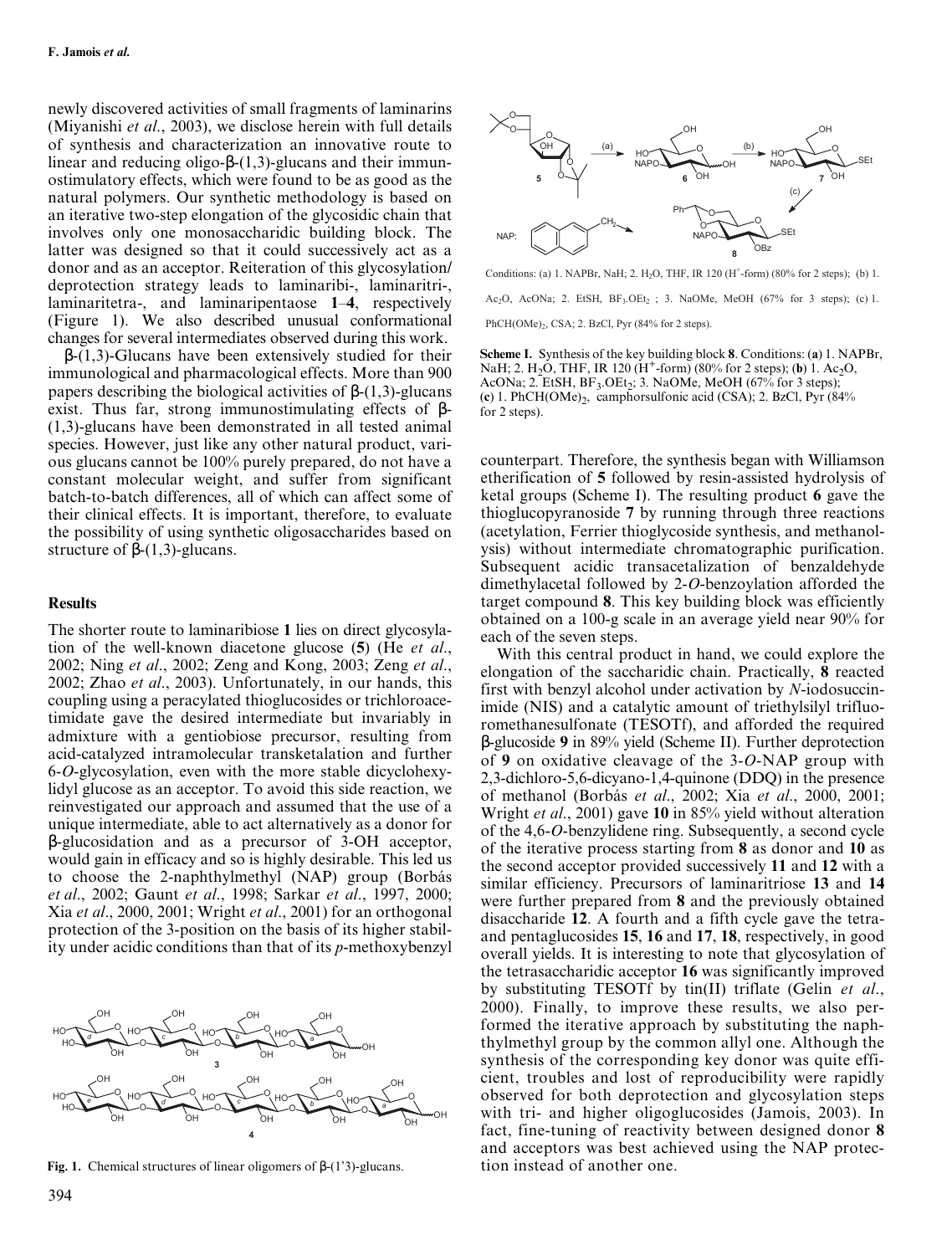

Conditions : (a) NIS, TESOTf or Sn(OTf)2 ( **9**: 89%; **11**: 83%; **13**: 86%; **15**: 88%; **17**: 74%); (b) DDQ, CH2Cl2, MeOH (**10**: 85%; **12**: 79%; **14**: 78%; **16**:80%; **18**:86%) ; (c) H2O, MeOH, CSA or PTSA, H2O (**19**: 77%; **20**: 73%; **21**: 76%); (d) MeONa, MeOH (**22**: 100%; **23**: 99%; **24**: 99%); (e) H2, Pd(OAc)2, EtOH, H2O (**2**: 95%; **3**: 96%; **4**: 94%).

**Scheme II.** Preparation of protected oligo-β-(1,3)-glucans **9–24** and free oligoglucosides **2–4**. Conditions: (**a**) NIS, TESOTf or Sn(OTf)<sub>2</sub> (**9**: 89%; **11**: 83%; **13**: 86%; **15**: 88%; **17**: 74%); **(b)** DDQ, CH<sub>2</sub>Cl<sub>2</sub>, MeOH (**10**: 85%; **12**: 79%; **14**: 78%; **16**:80%; **18**:86%) ; (c) H2O, MeOH, CSA or p-Toluenesulfonic acid, H2O (**19**: 77%; **20**: 73%; **21**: 76%); (**d**) MeONa, MeOH (**22**: 100%; **23**: 99%; **24**: 99%); (e) H<sub>2</sub>, Pd(OAc)<sub>2</sub>, EtOH, H<sub>2</sub>O (**2**: 95%; **3**: 96%; **4**: 94%).

At this stage of our work, our attention was directed toward the characterization of these new synthons. However, within a molecule, only few structural differences really exist between the glucosyl residues and more particularly within the tetra- and the pentamers. This involved some uncertainty about assignment of nuclear magnetic resonance (NMR) signals. To meet this challenge, application of standard 2D NMR techniques (correlation spectroscopy [COSY] <sup>1</sup>H-<sup>13</sup>C correlation) but also COSY long-range sequences that allowed connection between H-1 and other protons of the same entity were necessary. Moreover, the signal induced by the free 3-OH in **12**, **14**, and **16** was an excellent starting information to elucidate the spectra (Tables I and II).

**Table I.** Chemical shifts of anomeric centers for compounds **11–18**

|          | $\delta$ (ppm) |                   |                   |                   |            |
|----------|----------------|-------------------|-------------------|-------------------|------------|
| Compound | $C$ -la        | $C-1b$            | $C-1c$            | $C-1d$            | $C-1e$     |
| 11       | 99.6           | 100.6             |                   |                   |            |
| 12       | 99.6           | 100.4             |                   |                   |            |
| 13       | 99.5           | 97.7              | 98.3              |                   |            |
| 14       | 99.5           | 98.0              | 98.2              |                   |            |
| 15       | 99.5           | 98.4              | 96.9              | 99.0              |            |
| 16       | 99.5           | 98.5              | 97.0              | 98.8              |            |
| 17       | 99.4           | 98.1 <sup>a</sup> | 97.2 <sup>a</sup> | 96.8 <sup>a</sup> | 98.6       |
| 18       | 99.1           | $98.1^{b}$        | $97.2^{b}$        | $96.8^{b}$        | $98.4^{b}$ |

a,b<sub>Signals</sub> may be interchanged.

As expected, the data first shown that C-1 chemical shifts and  ${}^{3}J_{1,2}$  values observed for disaccharides 11 and 12 are relevant for two β-glucosidic linkages ( $\delta_{C-1}$  ~ 99–100 ppm,  ${}^{3}J_{1,2}$  ~ 7.5 Hz). However, from three to five glucopyranosyl residues, we were intrigued by significant modifications: (1) upfield chemical shifts of 1–2 ppm for all C-1 but C-1a, especially for anomeric center of the nonterminal entities; and (2) values of coupling constant of the middle units than that observed for the terminal ones ( $\Delta J_{1,2}$  ~ –2 to –3 Hz,  $\Delta J_{2,3}$  ~ –1 to –2 Hz,  $\Delta J_{3,4} \sim -0.5$  to  $-1$  Hz). As a consequence, NMR data of compounds **11** and **12** seem to be quite acceptable for a β-D-Glc*p*-(1,3)-β-D-Glc*p* chain, whereas those compiled for the central core of tri-, tetra-, and pentasaccharides **13–18** could be in accordance with neither β-linkages nor α-connections or orthoesters as potential undesirable products. To explain these results, we first expected that desired β-glucosidic linkages were efficiently formed due to the benzoyl-directed protection and then assumed that the usual  ${}^4C_1$  conformation of middle glucopyranosyl residues in **13–18** undergoes a strong ring distortion. Because NMR data of 3-*O*-etherified derivatives **13** and **15** present tight similarity with that of compounds **14** and **16** bearing a free 3-OH, this phenomenon cannot be connected with the 3-*O*-NAP protecting group. We thus hypothesized that important sterical effects are involved by benzylidene rings and that minimization of these contributions requires conformational adjustment for each nonterminal units. For further confirmation, nuclear Overhauser effect (NOE) spectroscopy (NOESY) experiments were carried out on the trisaccharidic derivative **14**. Besides anticipated NOE correlations between H-1c and H-3b, irradiation of H-1c and H-1a signals resulted in NOE enhancements of H-5c and H-5a, and to a lower extent, of H-3c and H-3a, respectively. Although irradiating H-1b involved positive NOE effects with H-3a, no other significant correlation could be established, neither with H-3b nor with H-5b. Consequently, these observations are indicative of a longer distance between H-1b and H-5b than that observed for the corresponding protons in *a* and *c* units. These results corroborate well the ring distortion observed only for the sugar ring located in the core of the trisaccharide **14** and are relevant to an average conformation on the pseudorotational itinerary between  ${}^{4}C_{1}$  to  ${}^{1,4}B$  or  $B_{2,5}$ through  ${}^4H_5$  and  ${}^1S_5$  (Bentley, 1972).

To demonstrate the impact of acetal protecting groups on this spatial behavior, the benzylidene rings were first removed under acidic conditions and products **14**, **16**, and **18** gave the corresponding derivatives **19**, **20**, and **21**, respectively. As expected, these latter compounds were characterized by NMR data usually observed for β-glucopyranosides whatever the location of the glucosyl unit along the chain. Successive Zemplén transesterification and hydrogenolysis finally gave the required free tri-, tetra-, and pentasaccharides **2**, **3**, and **4**.

In conclusion, the key monoglucopyranosidic donor **8** was readily obtained in large scale. The efficiency and versatility of the designed iterative process thus demonstrated allowed the synthesis of structurally well-defined short, linear, reducing oligo-β-(1,3)-glucans and so represents an alternative to enzymatic hydrolysis of natural laminarins. More particularly, our study highlighted fine-tuning of reactivity between 3-*O*-NAP glucosyl donor and glucosidic acceptors so that assembly of linear oligoglucans up to the pentasaccharide level was attained. It was also interesting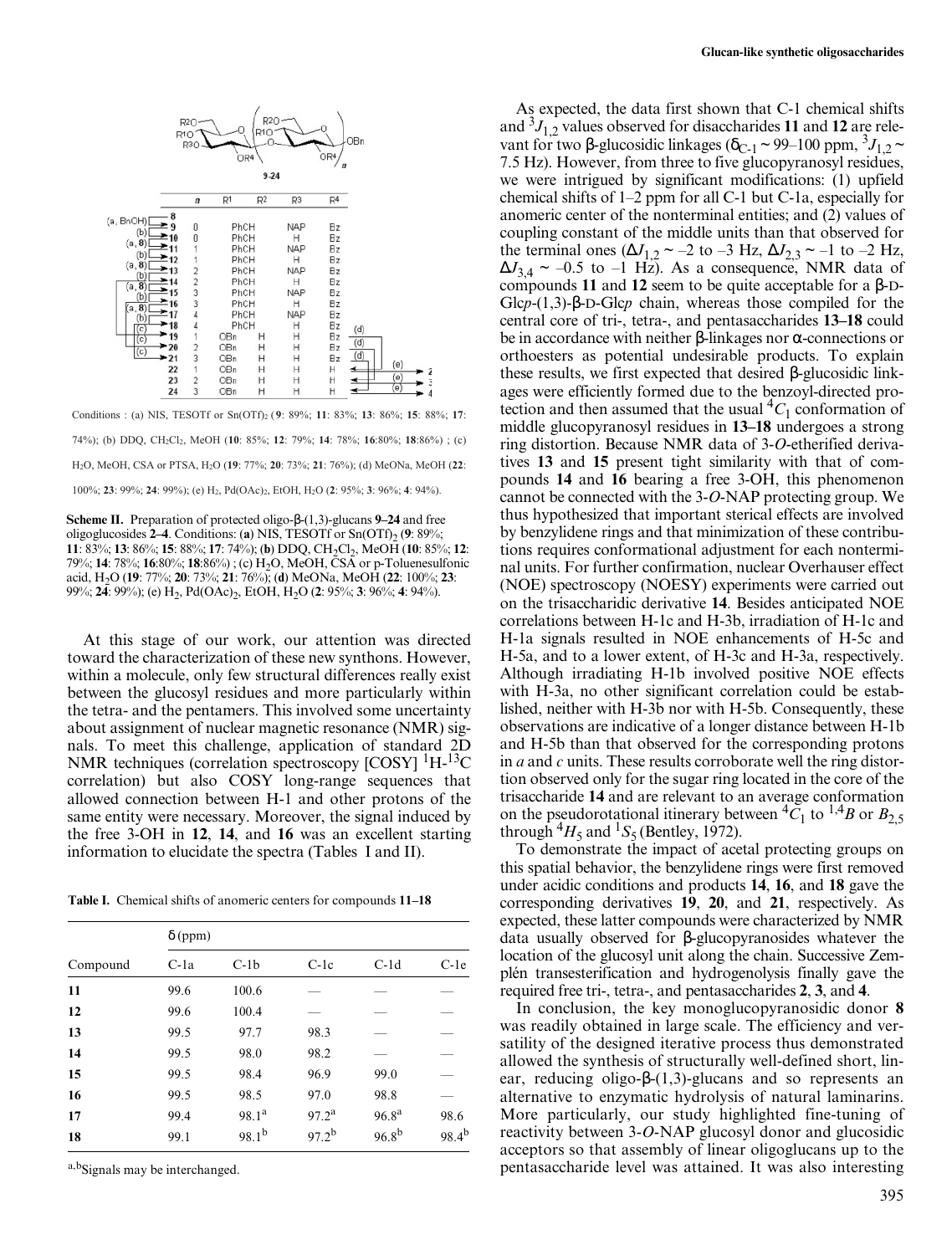**Table II.** <sup>3</sup> *J* coupling constants for compounds **11–16**

|          | J(Hz) |       |        |                                 |       |                   |     |     |     |             |        |                          |     |                         |     |                                 |
|----------|-------|-------|--------|---------------------------------|-------|-------------------|-----|-----|-----|-------------|--------|--------------------------|-----|-------------------------|-----|---------------------------------|
| Compound | 1a,2a | 1b,2b | 1c, 2c | 1d,2d                           | 2a,3a | 2b,3b 2c,3c 2d,3d |     |     |     | 3a,4a 3b,4b | 3c, 4c | 3d,4d                    |     | 4a,5a 4b,5b 4c,5c 4d,5d |     |                                 |
| 11       | 7.6   | 7.2   |        |                                 | 9.0   | 7.7               |     |     | 9.1 | 9.2         |        |                          | 9.5 | 9.6                     |     |                                 |
| 12       | 7.5   | 7.3   |        |                                 | 8.2   | 9.1               |     |     | 9.0 | 9.8         |        |                          | 9.5 | 9.6                     |     |                                 |
| 13       | 7.9   | 4.3   | 7.6    | $\hspace{0.1mm}-\hspace{0.1mm}$ | 8.9   | 4.1               | 8.0 |     | 9.3 | 8.1         | 9.8    | $\overline{\phantom{m}}$ | 9.6 | 9.0                     | 9.5 |                                 |
| 14       | 7.9   | 4.3   | 7.5    | $\overbrace{\phantom{12333}}$   | 8.8   | 4.0               | 8.6 |     | 9.2 | 8.5         | 9.3    | $\overline{\phantom{0}}$ | 9.7 | 9.0                     | 9.4 | $\overbrace{\qquad \qquad }^{}$ |
| 15       | 7.8   | 3.1   | 5.4    | 7.4                             | 8.6   | ND                | 5.3 | 7.9 | 9.0 | ND.         | 8.8    | 9.2                      | 9.2 | ND                      | 8.8 | 8.7                             |
| 16       | 7.9   | 5.6   | 5.3    | 7.6                             | 9.2   | 5.2               | 5.1 | 8.7 | 9.0 | 8.5         | 8.5    | 9.2                      | 9.2 | ND.                     | 9.1 | 9.4                             |

ND: not determined.



**Fig. 2.** Potentiation of phagocytosis of synthetic microspheres (HEMA particles) by IP-injected phycarine or two oligosaccharides. Monocytes and granulocytes with three or more HEMA particles were considered positive.

to note that the protected intermediates underwent unexpected conformational changes for each nonterminal residues lying on steric hindrance involved by benzylidene rings. This effect had however no consequence on further glycosylation steps.

The effects of various glucans on macrophages are well established. However, to demonstrate that synthetic oligosaccharides really exhibit an immunomodulatory characteristics, an evaluation of phagocytosis is necessary. We measured the effects of different doses of phycarine on phagocytosis of synthetic 2-hydroxyethyl methacrylate (HEMA) microspheres in peripheral blood (Figure 2) and peritoneal cavity (Figure 3). The internalization of synthetic particles was notably more comparable to phycarine application, and at higher doses (250 µg/mouse) caused significant elevation even 4 days after injection (data not shown). We also measured the effects of administration of these two oligosaccharides on cellularity in both peripheral blood and peritoneum. Data summarized in Figures 4 and 5 show a significant increase in the number of neutrophils and peritoneal macrophages.

We also examined the effect of a single intraperitoneal injection of oligosaccharides on systemic in vivo release of IL-1β. Peripheral blood was isolated at three different intervals after the injection and the obtained serum was stored at –80°C for no more than 1 week. The data summarized in Figure 6 show significant elevation in levels of IL-1β at



**Fig. 3.** Potentiation of phagocytosis of synthetic microspheres (HEMA particles) by IP-injected phycarine or two oligosaccharides. Peritoneal macrophages with three or more HEMA particles were considered positive.



**Fig. 4.** Effect of IP injecti on of 100 µg phycarine or oligosaccharides on differential counts in peripheral blood.

every tested interval, the level of secretion was highest in case of phycarine.

In the final phase of the series of experiments, mice challenged withPtas64 mammary tumors were tested for a therapeutic response to daily intraperitoneal injections of either phycarine or individual oligosaccharides (Figure 7). This experiment was repeated three times with similar results. To evaluate the possible effects of lipopolysaccharide contamination, we also used lipopolysaccharide-free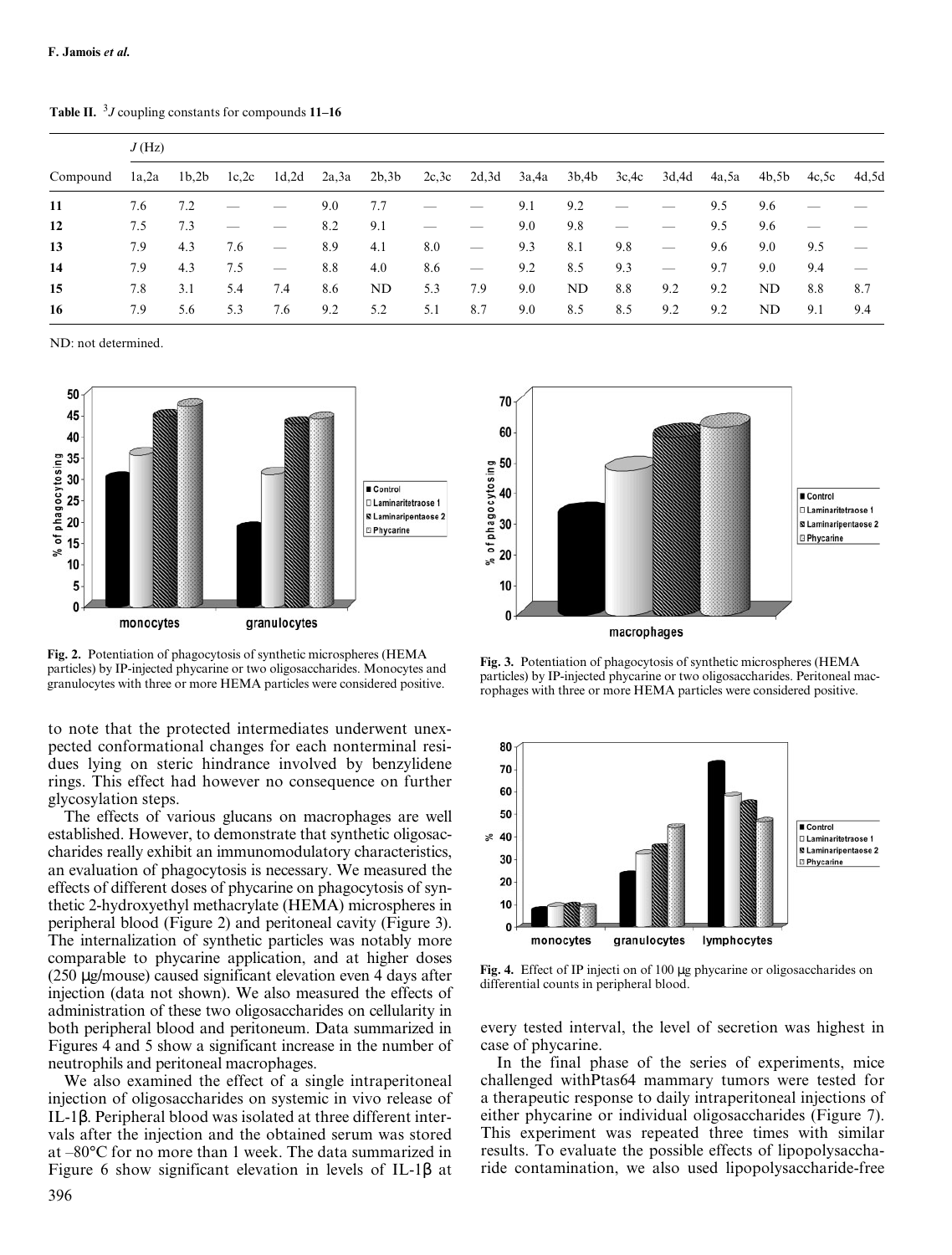

**Fig. 5.** Effect of IP injection of 100 µg phycarine or oligosaccharides on differential counts in peritoneal cavity.



**Fig. 6.** Effect of IP injection of 100 µg phycarine or oligosaccharides on levels of IL-1β in peripheral blood.



**Fig. 7.** Phycarine or oligosaccharide therapy of Balb/c mice with Ptas64 mammary carcinoma. Data from three experiments are shown. After 2 weeks of therapy, and for each experiment, four groups of mice were tested for a response for phycarine or oligosaccharides by weighing the tumors. Additionally, individual groups were given daily IP injections of 100 µg of tested substance, respectively. The control group of mice received daily IP PBS. Each value represents the mean  $\pm$  SD.

phycarine with identical results (data not shown). This data showed the strong inhibition of tumor growth by both phycarine and oligosaccharides.

#### **Discussion**

Branched and linear  $β-(1,3)$ -glucans originated from numerous sources, such as mushrooms, yeast, or seaweed and are well known biological response modifiers. However, their rate of success is often varying and unpredictable (Kimura *et al*., 1994; Tanabe *et al*., 1990). This can be at least partly ascribed to the differences between individual batches and impurities due to the imperfect isolation processes. The possibility of using higly active biological synthetic oligosaccharides, based on know glucan structure and compared to some kind of benchmark biological activities, is therefore important. The pharmacokinetic parameters of  $\beta$ -(1,3)-glucans are extremely important for calculating pharmaceutical dose levels. Although large glucans appear to be better because of their resistance to glomerular filtration and saturation of liver clearance, glucans that are too large have a higher potential for producing undesirable side effects.

Without any doubts, some commercially available oligosaccharides corresponding to our oligosaccharides exist on the market. However, our evaluation of the commercial preparations revealed presence of significant levels of impurities (e.g., hexasaccharides in samples of pentasaccharides or presence of laminaripentaoses in samples of laminarintetraoses), mostly due to the use of enzymatic hydrolysis of higher polymers. This mixture of oligosaccharides is virtually impossible to separate completely. On the other hand, no traces of other oligosaccharides were detected in our samples when tested by mass spectroscopy. Therefore only our synthetic oligosaccharides have been used throughout the present study.

For comparison of immunostimulating properties, we used phycarine, a recently described seaweed-derived glucan (Vetvicka and Yvin, 2004). Structural analysis showed that phycarine (laminarin) is an essentially linear glucan composed of ~33 glucopyranose units joined by acetalic β-(1,3) linkages with molecular weight of 5000 Da with purity higher than 97%.

Glucans are well known to stimulate phagocytosis (Abel *et al*., 1989; Yan *et al*., 2003). Therefore, one of the first tests of the immunological characteristics is the phagocytosis. We used synthetic microspheres based on HEMA. These HEMA particles, in contrast to yeast particles, have a slight negative charge and therefore do not specifically adhere to the cell surface, which guarantees that only actively phagocytosing cells will internalize these inert particles (for review see Vetvicka and Formusek, 1987). In both peritoneal macrophages and peripheral blood cells, we found significant stimulation of phagocytosis at the level comparable with phycarine. In addition, the influx of macrophages into the peritoneal cavity lasted at least 3 days (data not shown), which further shows the activation of macrophages by these oligosaccharides.

It is hypothesized that the immunostimulating actions of β-glucans are, at least in part, caused by potentiation of a synthesis and release of several cytokines such as  $TNF\alpha$ , IFNγ, and IL-1β (Ohmura *et al*., 2001; Seljelid *et al*., 1989). This cytokine-stimulating activity is thought to be dependent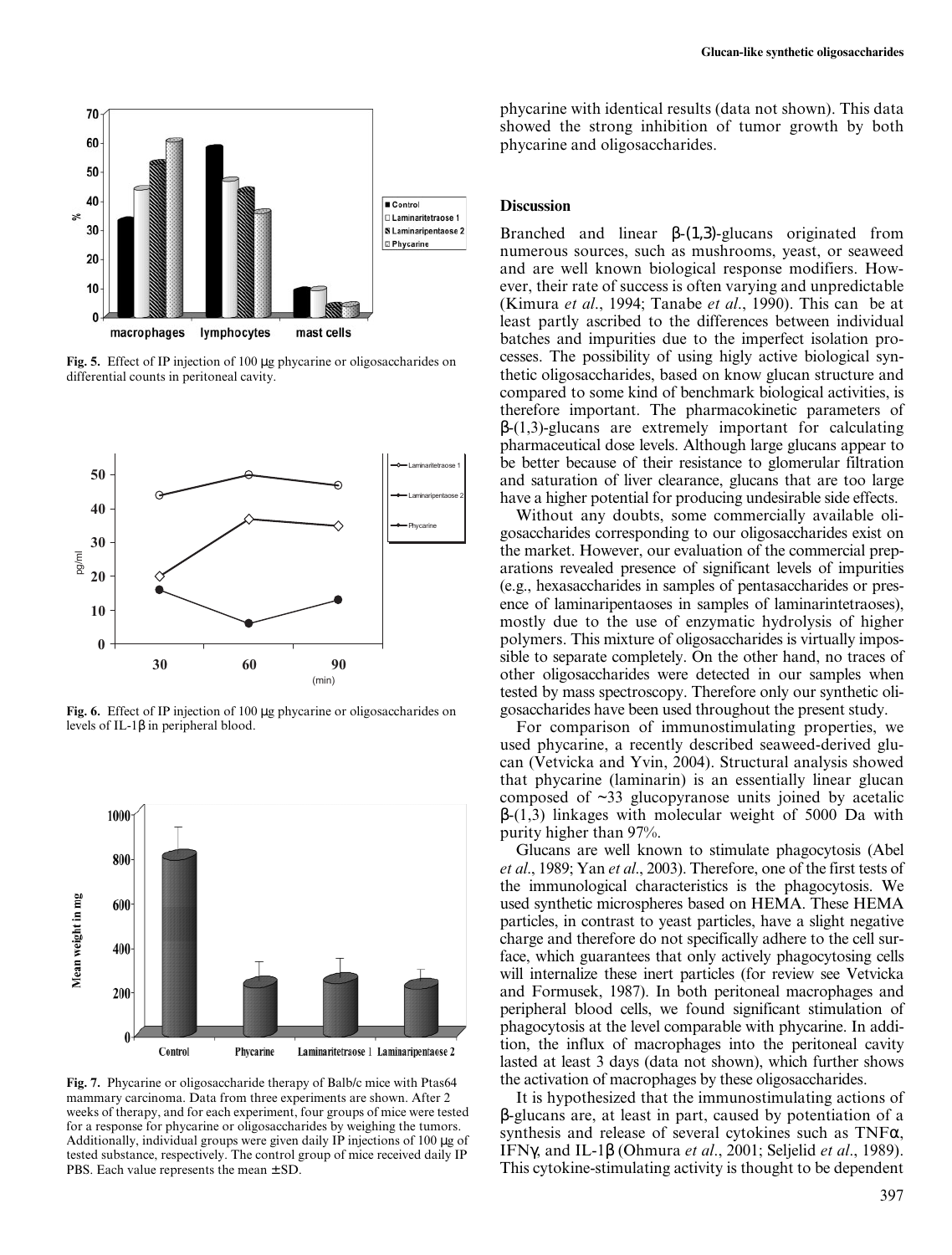on the triple helix conformation (Falch *et al*., 2000). Most glucans, including oligomer prepared from laminarin (Miyanishi *et al*., 2003), have been shown to stimulate TNFα both in vivo and in vitro (Ross *et al*., 1999). The stimulation of TNF $\alpha$  was often found to be secondary effect of a massive release of IL-1 (Ohmura *et al*., 2001). Therefore we compared the levels of IL-1 after injection of these synthetic oligosaccharides and phycarine. The data obtained not only showed similar stimulation but also correlated with findings of effects of lentinan in treatment of human cancer (Ross *et al*., 1999) and stimulation caused by paramylon (Kondo *et al*., 1992). Our data suggest that the triple helix conformation generally observed for glucans with degree of polymerization near 30 is not necessary for tetra- and penta-β-(1,3)-glucans to obtain immunostimulating effects. The biological effect of these oligosaccharides was further evaluated by measuring the inhibition of breast cancer growth as determined by the weight of the tumor. This was done after 2 weeks of therapy with either oligosaccharides or phycarine. In every case there was a significant inhibition of cancer growth.

Only very limited knowledge of glucan-based oligosaccharides and their immunological properties exist. Thus far, only laminarin-based oligomer (Miyanishi *et al*., 2003) and β- and  $\alpha$ -(1,3)-glucohexaoses were described as having immunostimulating characteristics comparable to parental β-glucan. The current spike of interest in commercial use of β-glucans clearly shifts the attention on the prospect of 99% pure synthetic oligomers without any contaminating biological impurities.

# **Material and methods**

## *General methods*

All reactions were performed under nitrogen. Thin-layer chromatography (TLC) analyses were carried out on precoated nonactivated plates (Merck 60  $F_{254}$ ; Darmstadt, Germany) with detection by UV absorption (254 nm) when applicable and charring with  $5\%$  H<sub>2</sub>SO<sub>4</sub> in EtOH. For column chromatography, Merck 60H (5–40 µm) silica gel was used. Optical rotations were determined with a Perkin-Elmer 341 polarimeter at 20 $^{\circ}$ C using a 1-dm cell. <sup>1</sup>H, <sup>13</sup>C, NMR spectra, and 2D COSY, heteronuclear multiple band correlation and NOESY experiments were recorded on a Brüker ARX 400

spectrometer; chemical shifts (δ) are given in ppm. Microanalyses and recording of mass spectra were performed by the Centre Régional de Mesures Physiques de l'Ouest (CRMPO, University of Rennes 1, France).

#### *Compound 6*

For compound **6** (3-*O*-NAP-D-glucopyranose), a 60% suspension of NaH in oil (21.7 g, 543 mmol) was added at 0°C to a solution of **5** (117.7 g, 452 mmol) and NAP bromide (100 g, 452 mmol) in dry N,N-Dimethylformamide. The mixture was allowed to reach room temperature and stirred for 3 h. The excess of NaH was then neutralized with MeOH and the product crystallized out by adding iced water (2 L) under vigorous agitation. The supernatant was removed and the solid taken up into  $CH<sub>2</sub>Cl<sub>2</sub>$ . After decanting, the organic layer was dried  $(MgSO<sub>4</sub>)$  and concentrated.

The product thus obtained was dissolved in acetone (270 ml) and water (270 L) and resin IR 120 ( $H^+$  form) (420 g) were successively added. The reaction media was heated at 60°C for 2 days. The resin was filtered off and washed with MeOH, and the filtrate was neutralized by adding few drops of an aqueous solution of sodium bicarbonate. After removal of the solvents, the resulting solid was washed with toluene to give  $2(116 \text{ g}, 80\%)$ : TLC (CH<sub>2</sub>Cl<sub>2</sub>/MeOH, 9:1):  $R_f = 0.5$ ; <sup>1</sup>H-NMR (CD<sub>3</sub>OD, 400 MHz):  $\delta$  7.78–7.31 (m,  $NAP$ ), 4.97 [d, <sup>2</sup>*J* 11.3 Hz, 1 H, CH<sub>2</sub>(NAP) $\beta$ ], 4.93 [d, 1 H,  $CH<sub>2</sub>(NAP)\hat{\beta}$ ] and Table III; <sup>13</sup>C-NMR (CD<sub>3</sub>OD, 100) MHz): δ 138.0, 134.8, 134.4 [C-*q* (NAP)], 128.9, 128.8, 128.6, 127.5, 127.4, 127.3, 126.9, 126.8 (NAP), 76.3 [CH<sub>2</sub>(NAP)α<sup>a</sup>], 73.0 [ $CH<sub>2</sub>(NAP)$ β] and Table IV; (a): value can be inverted with those listed in Table IV; electrospray ionization mass spectrometry (ESI-MS):  $([M+Na]^+, C_{17}H_{20}O_6Na)$ : *m/z* calculatedd 343.1158, found 343.1159.

#### *Compound 7*

For compound **7** (Ethyl 3-*O*-NAP-1-thio-β-D-glucopyranoside), compound **6** (116 g, 362 mmol), sodium acetate (59.4 g, 724 mmol) and acetic anhydride (680 ml, 7.24 mol) were successively introduced in a flask. The mixture was refluxed for 2 h and then poured onto water (5 L). After stirring overnight, the solid was filtered off, washed with a 5% aqueous solution of sodium bicarbonate, filtered off again, washed with water, and dried  $(MgSO<sub>4</sub>)$ .

To the resulting product dissolved in  $CH_2Cl_2$  (885 ml) were successively added at 0<sup>o</sup>C ethanethiol (20.5 ml, 399 mmol)

**Table III.** <sup>1</sup>H-NMR chemical shifts and <sup>3</sup>J coupling constants for monosaccharidic compounds **6–10** 

|           | $\delta$ (ppm) $(J, Hz)$ |                    |                |                           |                    |                 |                  |
|-----------|--------------------------|--------------------|----------------|---------------------------|--------------------|-----------------|------------------|
| Compound  | H-1 $(J_1)$              | H-2 $(J_{2,3})$    | H-3 $(J_{34})$ | H-4 $(J_4, \, \varsigma)$ | H-5 $(J_{5,6})$    | H-6 $(J_{6,6})$ | H-6' $(J_{5,6})$ |
| $6\beta$  | 4.42(7.8)                | $3.18 - 3.24(8.8)$ | 3.32(9.0)      | 3.38(9.1)                 | $3.18 - 3.24(2.4)$ | 3.77(11.9)      | 3.57(5.9)        |
| $6\alpha$ | 5.02(3.6)                | ND                 | ND             | ND                        | ND.                | ND              | ND.              |
| 7         | 4.36(9.6)                | 3.53(8.8)          | 3.46(8.9)      | 3.62(9.2)                 | 3.37(3.4)          | 3.87(12.0)      | 3.75(4.9)        |
| 8         | 4.59(10.0)               | 5.36(8.9)          | 3.93(9.0)      | 3.88(9.2)                 | 3.56(5.0)          | 4.41(10.4)      | 3.84(10.1)       |
| 9         | 4.58(7.8)                | 5.40(8.4)          | 3.84(9.1)      | 3.90(9.2)                 | 3.45(5.0)          | 4.40(10.4)      | 3.86(10.0)       |
| 10        | 4.70(7.9)                | 5.26(9.2)          | 3.99(9.3)      | 3.68(9.6)                 | 3.49(5.1)          | 4.42(10.4)      | 3.85(10.0)       |

ND: not determined.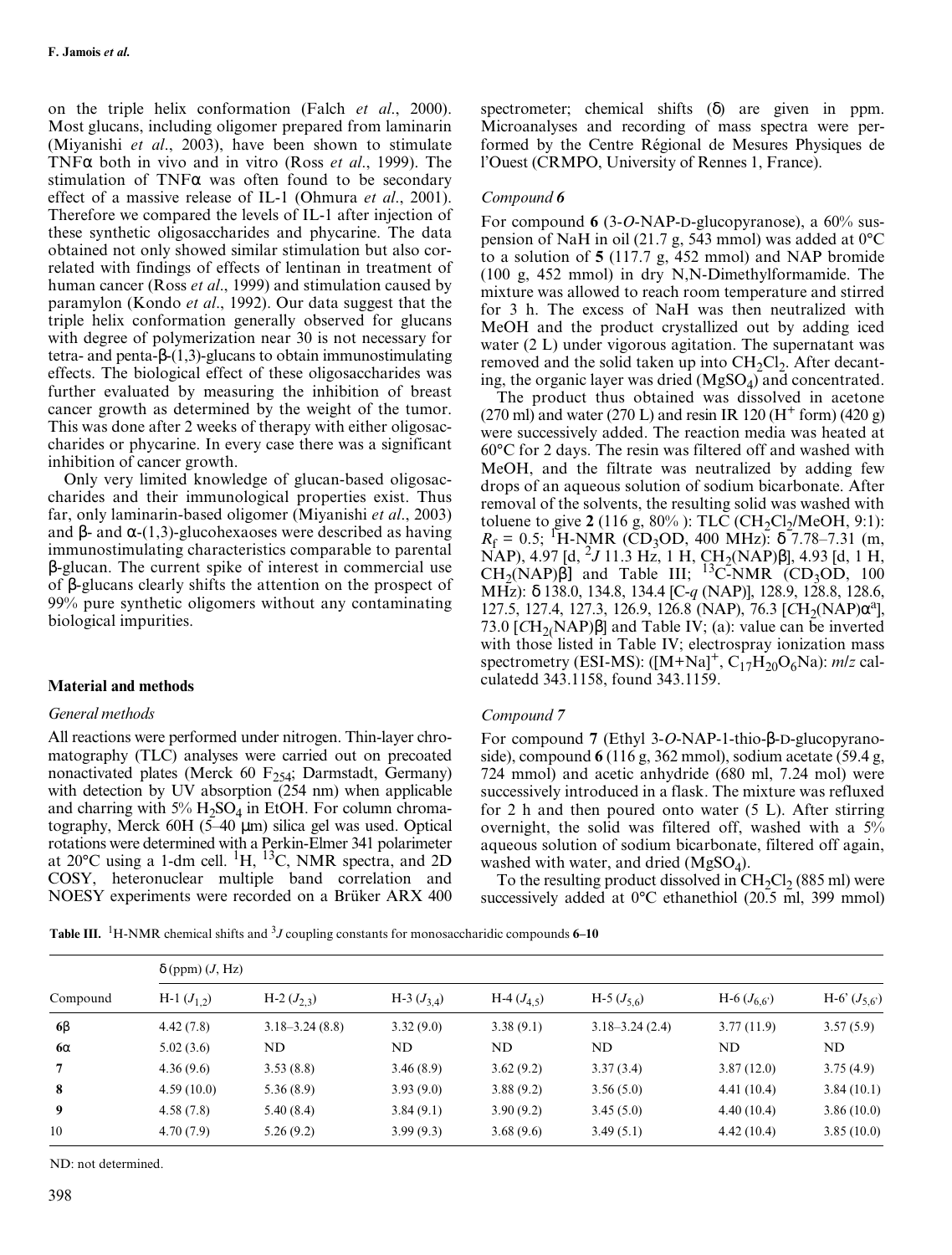**Table IV.** 13C-NMR chemical shifts for monosaccharidic compounds **6–10**

|           | $\delta$ (ppm) |                   |       |                   |                   |       |
|-----------|----------------|-------------------|-------|-------------------|-------------------|-------|
| Compound  | $C-1$          | $C-2$             | $C-3$ | $C-4$             | $C-5$             | $C-6$ |
| $6\beta$  | 98.3           | $76.5^{\rm a}$    | 86.4  | 71.6              | $78.0^{\rm a}$    | 62.8  |
| $6\alpha$ | 94.2           | 71.7 <sup>b</sup> | 83.6  | 73.1 <sup>b</sup> | 74.0 <sup>b</sup> | 62.7  |
| 7         | 86.7           | 73.2              | 85.0  | 70.1              | 79.5              | 62.7  |
| 8         | 84.4           | 71.9              | 79.0  | 81.8              | 70.8              | 68.7  |
| 9         | 100.0          | 73.3              | 72.6  | 81.8              | 66.3              | 68.8  |
| 10        | 99.8           | 74.8              | 72.4  | 80.9              | 66.3              | 68.7  |

a,bValues can be inverted among themselves or with  $CH<sub>2</sub>(NAP)$ .

and boron trifluoride etherate (50.1 ml, 3.99 mmol). After 2 h stirring at 0°C, the organic solution was washed with a 5% aqueous solution of sodium bicarbonate abd water, then dried  $(MgSO<sub>4</sub>)$  and concentrated.

To a methanolic solution of sodium methanolate, prepared from MeOH (200 ml) and sodium (703 mg, 306 mmol), was added a solution of the previously obtained intermediate in toluene (100 ml). After 4 h at room temperature, the reaction was quenched with IR 120  $(H<sup>+</sup>$  form) resin, filtered, and concentrated. The resulting crude oil was then poured onto heptane (1 L). After filtration, the resulting solid was taken up with  $CH_2Cl_2$  (600 ml), and the by-products were removed by washings with water (600 ml) at 40°C. The organic layer was recovered, dried, and evaporated to give **7** (88.3 g, 67% overall yield): TLC (CH<sub>2</sub>Cl<sub>2</sub>/MeOH, 9:1):  $R_f$  $= 0.5$ . mp: 78–80°C; <sup>1</sup>H-NMR (CDCl<sub>3</sub>, 400 MHz): δ 7.86– 7.82 (m, 4 H, NAP), 7.51–7.47 (m, 3 H, NAP), 5.17 [d, 1 H, 2 *J* 11.8 Hz, C*H*2(NAP)], 4.94 [d, 1 H, C*H*2(NAP)], 2.73 (qd, 2 H, 2*J* 7.4 Hz, 3*J* 7.5 Hz, SC*H*2CH3), 2.68 (sl, 1 H, OH), 2.56 (s, 1 H, OH), 2.22 (sl, 1 H, OH), 1.33 (t, 3 H, SCH<sub>2</sub>CH<sub>3</sub>) and Table III; <sup>13</sup>C-NMR (CDCl<sub>3</sub>, 100 MHz):  $\delta$ 135.8, 133.4, 133.1 [C-*q* (NAP)], 128.6, 128.0, 127.8, 127.0, 126.3, 126.2, 125.9 (NAP), 74.9 [CH<sub>2</sub>(NAP)], 24.7  $(SCH_2CH_3)$ , 15.5  $(SCH_2CH_3)$  and Table IV; ESI-MS:  $([M+Na]^+, C_{19}H_{24}O_5SNa)$ : *m/z* calculated 387.1242, found 387.1244; ([M+K]+, C19H24O5SK): *m/z* calculated 403.0982, found 403.0997.

#### *Compound 8*

To a solution of compound **7** (50 g, 137 mmol) in acetonitrile (300 ml) were successively added benzaldehyde dimethylacetal (31 ml, 206 mmol) and anhydrous camphorsulfonic acid (6.4 g, 27 mmol). The mixture was heated at 55°C for 2 h, cooled to room temperature, and neutralized with triethylamine. After concentration, the residue was dissolved in  $CH_2Cl_2$  and poured onto MeOH (1 L). After 1 night at 4°C, the intermediate was filtered off and washed with cold MeOH.

The crude product was further submitted to benzoylation under standard conditions using pyridine (300 ml) and benzoyl chloride (37 ml, 321 mmol). After stirring overnight at room temperature, the reaction media was poured onto MeOH (1 L). The resulting solid was filtered off, washed with MeOH, and dried to afford **8** (ethyl 2-*O*-benzoyl-4, 6-*O*-benzylidene-3-*O*-NAP-1-thio-β-D-glucopyranoside) (50 g,

84% overall yield): TLC (toluene/EtOAc, 9:1):  $R_f = 0.6$ ; mp: 137–139°C;  $[α]$ <sup>20</sup><sub>D</sub> + 17 (*c* 1.0; CH<sub>2</sub>Cl<sub>2</sub>); <sup>1</sup>H-NMR (CDCl<sub>3</sub>, 400 MHz): δ 7.95–7.92 (m, 2 H, H arom.), 7.69–7.36 (m, 12 H, H arom.), 7.22 (dd, *J* 1.4 Hz, *J* 8.4 Hz, 1 H, H arom.), 5.64 (s, 1 H, CHPh), 4.98 [d, <sup>2</sup>J 12.2 Hz, 1 H, CH<sub>2</sub>(NAP)], 4.86 (d, 1 H, CH<sub>2</sub>(NAP)], 2.77–2.64 (m, 2 H, SCH<sub>2</sub>CH<sub>3</sub>), 1.21 (t, *J* 7.4 Hz,  $\overline{3}$  H, SCH<sub>2</sub>CH<sub>3</sub>) and Table III; <sup>13</sup>C-NMR (CDCl3, 100 MHz): δ 165.3 (C = O), 137.3, 135.3, 133.3, 133.1, 133.0 (C-*q* arom.), 130.0, 129.2, 128.4, 128.1, 127.9, 127.7, 127.1, 126.3, 126.1, 126.0, 125.8 (C arom.), 101.4  $(CHPh)$ , 74.3  $[CH_2(NAP)]$ , 24.1  $(SCH_2CH_3)$ , 14.9(SCH<sub>2</sub>CH<sub>3</sub>), and Table IV; ESI-MS:  $([M+Na]^+,$ C33H32O6SNa): *m/z* calculated 579.1817, found 579.1820;  $([M+K]^+, C_{33}H_{32}O_6SK)$ : *m/z* calculated 595.1557, found 595.1559; ([M+Na+CH<sub>3</sub>OH]<sup>+</sup>, C<sub>34</sub>H<sub>36</sub>O<sub>7</sub>SNa): *m/z* calculated 611.2080, found 611.2066. Analytical calculated for  $C_{33}H_{32}O_6S$  (556.18): C, 71.20; H, 5.79; S, 5.76; found: C, 71.70; H, 5.74; S, 6.12.

#### *Elongation chain: general procedure*

Glycosidic coupling. NIS (1.1 or 1.2 equiv.) and a Lewis acid [0.1 eq, either TMSOTf, TESOTf, or  $Sn(OTf)_{2}]$  were successively added to a solution of donor **8** (1.1 equiv.) and glycosyl acceptor (1 equiv.) in the presence of 4-Å molecular sieves under nitrogen. The mixture was stirred at 0°C and, when TLC monitoring indicated completion of the reaction, quenched by addition of triethylamine. After filtration through a bed of celite, the solution was diluted with  $CH_2Cl_2$ , washed with a 10% aqueous solution of sodium thiosulfate and with water, dried  $(MgSO<sub>4</sub>)$ , and concentrated. The expected product was finally purified by flash chromatography.

Deprotection of NAP group. After dissolution of the resulting coupling compound (1 equiv.) in  $CH_2Cl_2/MeOH$ (4:1, v/v), DDQ (3 equiv.) was added and the mixture then stirred at room temperature. After completion of the reaction, the media was diluted with  $CH_2Cl_2$ , washed with a 5% aqueous solution of sodium bicarbonate, and washed again with water. The organic layer was dried  $(MgSO_4)$  and concentrated, and the pure target product was obtained after purification over silica gel.

#### *Compound 9*

This compound was obtained as described in procedure A, starting from **8** (312 mg, 0.56 mmol) in  $CH_2Cl_2$  (2 ml) containing molecular sieves (100 mg), using benzyl alcohol (69.6  $\mu$ l, 0.67 mmol) as an acceptor and NIS (139 mg, 0.62 mmol) and TESOTf  $(12.7 \mu l, 0.06 \text{ mmol})$  as a promotor. After 1 h stirring, work-up and chromatography (toluene/ EtOAc, 17:3) enable collecting **9** (benzyl 2-*O*-benzoyl-4,6- *O*-benzylidene-3-*O*-NAP-β-D-glucopyranoside) (300 mg, 89%): TLC (toluene/EtOAc, 9:1): *R*f = 0.6; mp: 142–144°C; [α]<sup>20</sup> D – 6 (*<sup>c</sup>* 1.0, CH2Cl2); 1 H-NMR (CDCl3, 400 MHz): δδ 7.89–7.86 (m, 2 H, H arom.), 7.67–7.07 (m, 17 H, H arom.), 5.62 (s, 1 H, C*H*Ph), 4.95 [d, 2*J* 12.4 Hz, 1 H, C*H*2(NAP)], 4.84 [d, 2 H, C*H*2Ph, C*H*2(NAP)], 4.58 (d, <sup>2</sup>*J* 13.6 Hz, 1 H, CH<sub>2</sub>Ph) and Table III; <sup>13</sup>C-NMR (CDCl<sub>3</sub>, 100 MHz):  $\delta$  165.1 (C = O), 137.3, 136.8, 135.3, 133.1, 133.0, 132.9 (C-*q* arom.), 129.9, 129.8, 129.1, 128.4, 128.3, 128.2, 128.1, 127.9, 127.8,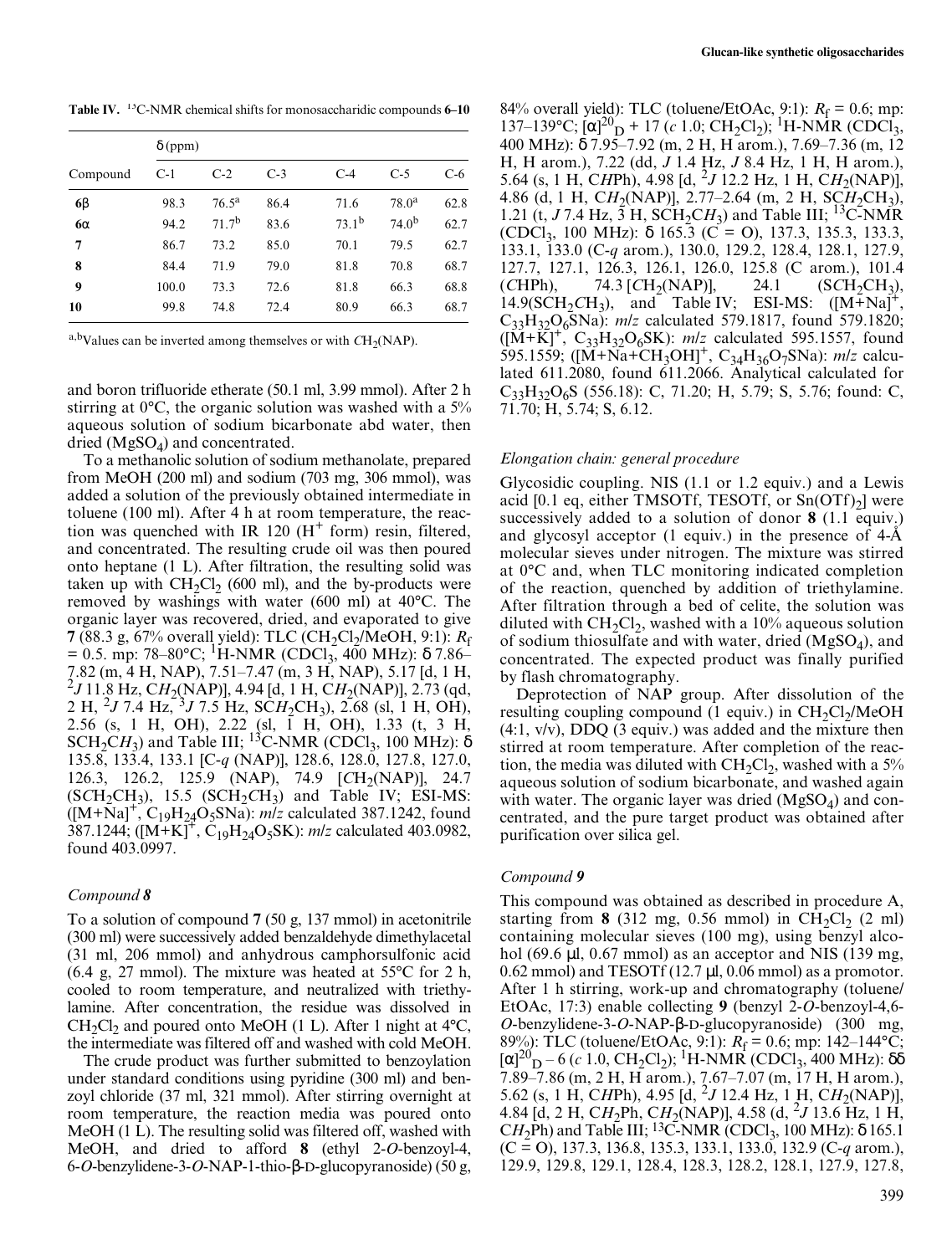127.7, 127.6, 127.0, 126.2, 126.1, 125.9, 125.8 (C arom.), 101.4 (CHPh), 74.0 [CH<sub>2</sub>(NAP)], 70.5 (CH<sub>2</sub>Ph) and Table IV; ESI-MS:  $([M+Na]^+, C_{38}H_{34}O_7Na)$ : *m/z* calculated 625.2202, found 625.2194;  $([M+K]^T, C_{38}H_{34}O_7K)$ : *m/z* calculated 641.1942, found 641.1949; ( $[M+Na+CH_3OH]^+$ , C<sub>39</sub>H<sub>38</sub>O<sub>8</sub>Na): *m/z* calculated 657.2464, found 657.2438.

# *Compound 10*

For compound 10 (benzyl 2-*O*-benzoyl-4,6-*O*-benzylideneβ-D-glucopyranoside), the deprotection reaction was performed according to procedure B starting from **8** (420 mg, 0.70 mmol) in solvent (8.5 ml) and using DDQ (475 mg, 2.09 mmol). After 5.5 h stirring, work-up and chromatography (toluene/EtOAc, 9:1) gave **9** (274 mg, 85% ): TLC (toluene/EtOAc, 9:1):  $R_f = 0.3$ ; mp: 147–149°C;  $[\alpha]_{D}^{20} - 84$  $(c 1.0, CH_2Cl_2);$ <sup>1</sup>H-NMR (CDCl<sub>3</sub>, 400 MHz):  $\delta$  8.03–8.00 (m, 2 H, H arom.), 7.62–7.58 (m, 1 H, H arom.), 7.52–7.43 (m, 4 H, H arom.), 7.41–7.36 (m, 3 H, H arom.), 7.23–7.19 (m, 5 H, H arom.), 5.57 (s, 1 H, CHPh), 4.89 (d, <sup>2</sup>J 12.5 Hz, 1 H, C*H*2Ph), 4.66 (d, 1 H, C*H*2Ph), 2.84 (s, 1 H, OH-3) and Table III; <sup>13</sup>C-NMR (CDCl<sub>3</sub>, 100 MHz):  $\delta$  166.0 (C = O), 137.0, 136.7, 133.4 (C-*q* arom.), 130.1, 129.6, 129.4, 128.4, 127.9, 127.8, 126.4 (C arom.), 102.0 (*C*HPh), 70.6 (*C*H2Ph) and Table IV; ESI-MS:  $([M+Na]^+, C_{27}H_{26}O_7Na)$ : *m/z* calculated 485.1576, found 485.1574;  $([M+K]^+, C_{27}H_{26}O_7K)$ : *m/z* 

calculated 501.1316, found 501.1312;  $([M+Na+CH<sub>3</sub>OH]<sup>+</sup>$ ,  $C_{28}H_{30}O_8$ Na): *m/z* calculated 517.1838, found 517.1832.

## *Compound 11*

Disaccharide **11** (benzyl 2-*O*-benzoyl-4,6-*O*-benzylidene-3- *O*-NAP-β-D-glucopyranosyl-(1,3)-2-*O*-benzoyl-4,6-*O*-benzylidene-β-D-glucopyranoside) was synthesized according to procedure A, using **8** (802 mg, 1.44 mmol) and **10** (606 mg, 1.31 mmol) in  $CH<sub>2</sub>Cl<sub>2</sub>$  (7.0 ml) containing molecular sieves (200 mg), NIS (324 mg, 1.44 mmol), and TESOTf (29.6 µl, 0.13 mmol). After 50 min at room temperature, work-up and chromatography (toluene/EtOAc, 19:1) afforded **11** (1.036 g, 83%): TLC (toluene/EtOAc, 4:1):  $R_f = 0.6$ ; mp:  $\frac{202-204^{\circ}C}{i}$ ; [ $\alpha$ ]<sup>20</sup><sub>D</sub> – 1 (*c* 1.0, CH<sub>2</sub>Cl<sub>2</sub>); <sup>1</sup>H-NMR (CDCl<sub>3</sub>, 400 MHz): δ 7.74–7.02 (m, 32 H, H arom.), 5.53 (s, 1 H, C*H*Ph), 5.34 (s, 1 H, C*H*Ph), 4.84 [d, <sup>2</sup> *J* 12.4 Hz, 1 H, CH<sub>2</sub>(NAP)], 4.74 (d, 1 H, CH<sub>2</sub>(NAP)], 4.74 (d, <sup>2</sup>J 12.2 Hz, 1 H, CH<sub>2</sub>Ph), 4.50 (d, 1 H, CH<sub>2</sub>Ph), and Table V; <sup>13</sup>C-NMR (CDCl<sub>3</sub>, 100 MHz): δ 164.7, 164.6 (C = O), 137.3, 137.2, 136.7, 135.3, 133.0, 132.9, 132.8, 132.7 (C-*q* arom.), 129.8–125.7 (C arom.), 101.5, 101.1 (*C*HPh), 73.5<sup>a</sup>  $[CH<sub>2</sub>(NAP)],$  70.3 ( $CH<sub>2</sub>Ph)$  and Table VI; (a): value can be inverted with those listed in Table VI. Analyitcal calculated for  $C_{28}H_{38}O_{19}$ : C, 72.79; H, 5.48; found: C, 73.12; H, 5.48.

**Table V.** <sup>1</sup> H-NMR chemical shifts and 3*J* coupling constants for disaccharides **11** and **12**; trisaccharrides **13**, **14**, and **19**; and tetrasaccharidic derivatives **15** and **16**

|         |          | $\delta$ (ppm) $(^3J, Hz)$ |                    |                    |                    |                    |                                 |                      |
|---------|----------|----------------------------|--------------------|--------------------|--------------------|--------------------|---------------------------------|----------------------|
| Product |          | H-1 $(J_{1,2})$            | H-2 $(J_{2,3})$    | H-3 $(J_{3,4})$    | $H-4 (J4,5)$       | H-5 $(J_{5,6})$    | H-6 $(J_{6,6})$                 | H-6' $(J_{5,6})$     |
| 11      | Unit a   | 4.56(7.6)                  | 5.31(9.0)          | 4.11(9.1)          | 3.84(9.5)          | 3.49(4.9)          | 4.36(10.4)                      | 3.80(10.0)           |
|         | Unit b   | 4.85(7.2)                  | 5.28(7.7)          | 3.74(9.2)          | 3.90(9.6)          | 3.37(4.9)          | 4.16(10.4)                      | 3.68(10.0)           |
| 12      | Unit a   | 4.52(7.5)                  | 5.25(8.2)          | 4.08(9.0)          | 3.77(9.5)          | 3.44(4.8)          | 4.30(10.4)                      | 3.73(10.0)           |
|         | Unit b   | 4.83(7.3)                  | 5.03(9.1)          | 3.76(9.8)          | 3.57(9.6)          | 3.28(4.9)          | 4.10(10.4)                      | 3.60(10.0)           |
| 13      | Unit a   | 4.45(7.9)                  | 4.86(8.9)          | 4.07(9.3)          | 3.18(9.6)          | 3.37(4.9)          | 4.31(10.3)                      | 3.64(10.0)           |
|         | Unit b   | 4.86(4.3)                  | 5.08(4.1)          | 3.97(8.1)          | 4.07(9.0)          | 3.55(3.9)          | 4.11(9.1)                       | 3.52(9.7)            |
|         | Unit c   | 5.06(7.6)                  | 5.34(8.0)          | 3.85(9.8)          | 3.91(9.5)          | 3.50(4.4)          | 4.22(10.4)                      | 3.72(10.1)           |
| 14      | Unit a   | 4.47(7.9)                  | 4.95(8.8)          | 4.09(9.2)          | 3.21(9.7)          | 3.38(4.9)          | 4.31(10.5)                      | 3.65(10.3)           |
|         | Unit b   | 4.90(4.3)                  | 5.13(4.0)          | 4.01(8.5)          | 4.07(9.0)          | 3.56(3.7)          | 4.12(10.4)                      | 3.47(9.7)            |
|         | Unit $c$ | 5.11(7.5)                  | 5.20(8.6)          | 3.96(9.3)          | 3.67(9.4)          | 3.47(4.8)          | 4.22(10.3)                      | 3.69(10.2)           |
| 19      | Unit a   | 4.41(7.9)                  | 4.85(9.4)          | $3.75 - 4.86$ (ND) | $3.34 - 3.42$ (ND) | $3.34 - 3.42$ (ND) | $3.75 - 4.86$ (ND)              | $3.53 - 3.64$ (ND)   |
|         | Unit b   | 4.61(8.0)                  | 4.82(9.5)          | $3.75 - 4.86$ (ND) | $3.34 - 3.42(9.8)$ | 3.27(2.1)          | $3.75 - 4.86$ (ND)              | $3.53 - 3.64(5.7)$   |
|         | Unit $c$ | 4.52(8.1)                  | 4.75(9.0)          | $3.15 - 3.22$ (ND) | $3.15 - 3.22$ (ND) | $3.15 - 3.22$ (ND) | $3.75 - 4.86$ (ND)              | $3.53 - 3.64$ (ND)   |
| 15      | Unit a   | 4.47(7.8)                  | 4.98(8.6)          | 4.04(9.0)          | 3.35(9.2)          | $3.37 - 3.59(4.3)$ | $4.34a$ (10.3)                  | $3.68 - 3.75^b$ (ND) |
|         | Unit b   | 4.75(3.1)                  | $4.75 - 4.77$ (ND) | $3.89 - 3.92$ (ND) | $3.37 - 3.59$ (ND) | $3.37 - 3.59$ (ND) | 4.09–4.12 <sup>a</sup> (ND)     | $3.68 - 3.75^b$ (ND) |
|         | Unit $c$ | 4.95(5.4)                  | 5.12(5.3)          | $4.00 - 4.03(8.8)$ | 3.95(8.8)          | $3.37 - 3.59$ (ND) | 4.09–4.12 <sup>a</sup> (ND)     | $3.37-3.59b$ (ND)    |
|         | Unit d   | 4.98(7.4)                  | 5.33(7.9)          | 3.82(9.2)          | 3.87(8.7)          | $3.37 - 3.59(4.9)$ | $4.19a$ (10.4)                  | $3.37 - 3.59^b$ (ND) |
| 16      | Unit a   | 4.47(7.9)                  | 4.99(9.2)          | 4.04(9.0)          | 3.35(9.2)          | $3.37 - 3.47(4.6)$ | $4.34^{\circ}$ (10.4)           | $3.72^d(9.9)$        |
|         | Unit b   | 4.76(5.6)                  | 5.15(5.2)          | 3.91(8.5)          | $3.37 - 3.47$ (ND) | $3.37 - 3.47$ (ND) | $4.09 - 4.12$ <sup>c</sup> (ND) | $3.67^d$ (10.1)      |
|         | Unit $c$ | 4.97(5.3)                  | 4.82(5.1)          | 4.05(8.5)          | 3.95(9.1)          | $3.54 - 3.58$ (ND) | 4.09–4.12 $^{\circ}$ (ND)       | $3.37 - 3.47^d$ (ND) |
|         | Unit d   | 5.02(7.6)                  | 5.16(8.7)          | 3.89(9.2)          | 3.60(9.4)          | $3.37 - 3.47(4.9)$ | $4.18^{\circ}$ (10.4)           | $3.51^d(10.0)$       |
|         |          |                            |                    |                    |                    |                    |                                 |                      |

a,b,c,dSignals may be interchanged.

ND: not determined.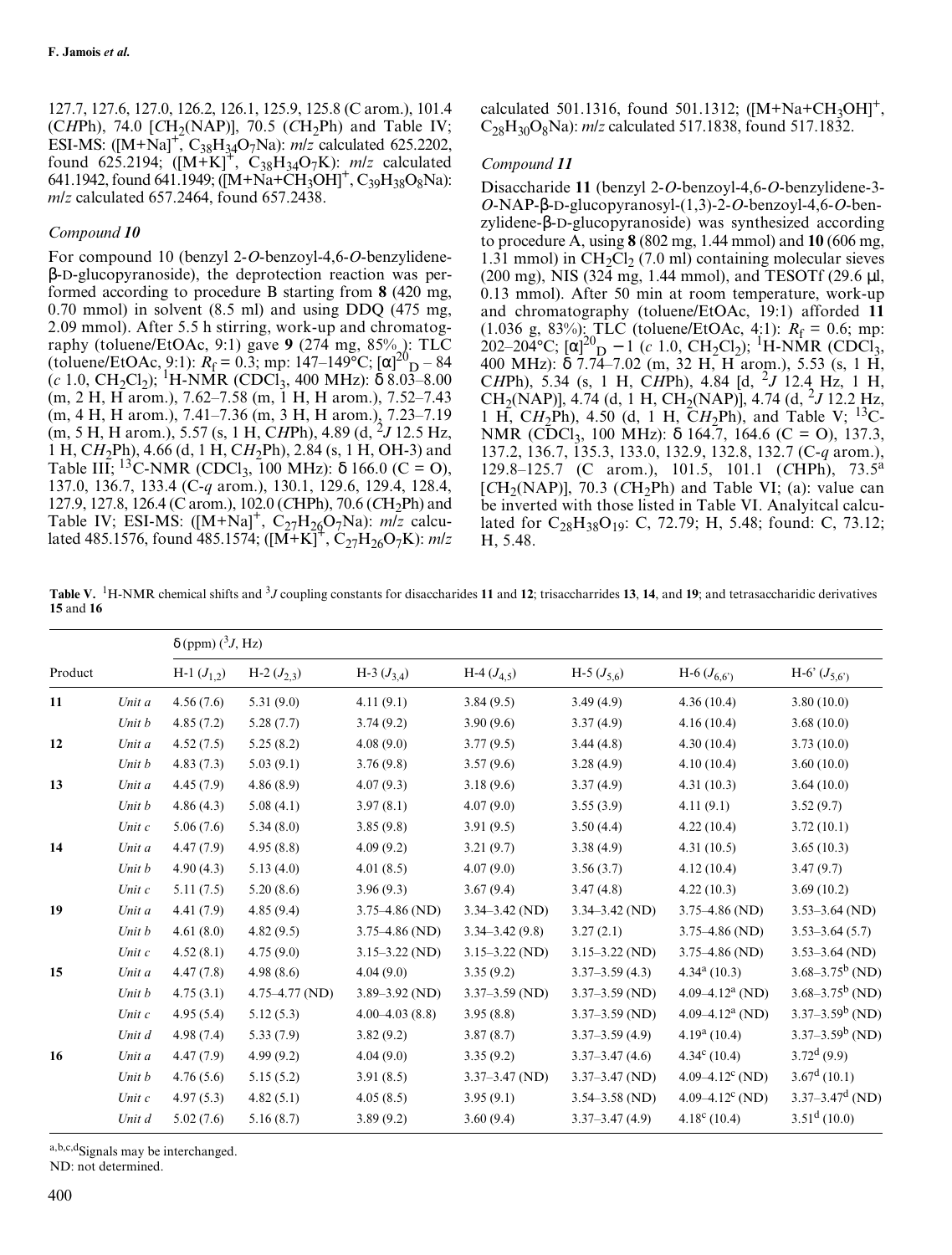| ֚֚֚֚֬                                                       |
|-------------------------------------------------------------|
|                                                             |
|                                                             |
|                                                             |
|                                                             |
|                                                             |
|                                                             |
| ı                                                           |
| J<br>ï                                                      |
|                                                             |
|                                                             |
|                                                             |
|                                                             |
|                                                             |
|                                                             |
|                                                             |
| l                                                           |
|                                                             |
|                                                             |
|                                                             |
|                                                             |
| ֖֖֖֖֖֧ׅׅ֖֧֖֖֧֧ׅ֧֧֚֚֚֚֚֚֚֚֚֚֚֚֚֚֚֚֚֚֚֚֚֚֚֚֚֚֚֚֡֬֝֝֓֝֓֞֝֬֓֝֬֝ |
|                                                             |
|                                                             |
|                                                             |
|                                                             |
|                                                             |
|                                                             |
|                                                             |
|                                                             |
|                                                             |
|                                                             |
|                                                             |
|                                                             |
|                                                             |
|                                                             |
|                                                             |
|                                                             |
|                                                             |
| i<br>$\frac{1}{2}$                                          |
|                                                             |
| l<br>l                                                      |

|                    | $\delta$ (ppm) |                        |      |                   |                         |                     |           |                |             |                                  |                           |                                |                                       |      |      |                         |                                       |                                                                               |                     |      |                |      |                                       |                                       |
|--------------------|----------------|------------------------|------|-------------------|-------------------------|---------------------|-----------|----------------|-------------|----------------------------------|---------------------------|--------------------------------|---------------------------------------|------|------|-------------------------|---------------------------------------|-------------------------------------------------------------------------------|---------------------|------|----------------|------|---------------------------------------|---------------------------------------|
|                    | Unit a         |                        |      |                   |                         |                     | Unit (    |                |             |                                  |                           |                                | Unit c                                |      |      |                         |                                       |                                                                               | Unit d              |      |                |      |                                       |                                       |
| Product            |                |                        |      |                   | C-1 C-2 C-3 C-4 C-5 C-6 |                     | $\vec{c}$ | C <sub>2</sub> | $C-3$ $C-4$ |                                  | $\frac{5}{2}$             | $6-6$                          | $C-1$                                 |      |      | $C-2$ $C-3$ $C-4$ $C-5$ |                                       | ს<br>ს                                                                        | C-1 C-2 C-3 C-4 C-5 |      |                |      |                                       | $C-6$                                 |
|                    |                | 99.6 73.5 <sup>a</sup> | 77.8 | 79.3              | 66.5                    | $68.7^{b}$          | 100.6     | 73.7           | 78.2        | 80.9                             | 66.0                      | 68.8 <sup>b</sup>              | $\begin{array}{c} \hline \end{array}$ |      |      |                         |                                       |                                                                               |                     |      |                |      | I                                     |                                       |
|                    | 99.6           | 73.5                   | 78.0 | 79.3              | 66.5                    | 68.8                | 100.4     | 75.3           | 72.6        | 80.5                             | 66.1                      | 68.7                           |                                       |      |      |                         | $\begin{array}{c} \hline \end{array}$ | $\begin{array}{c} \hline \end{array}$                                         |                     |      |                |      | $\overline{\phantom{a}}$              |                                       |
|                    | 99.5           | 74.3                   | 74.1 | 78.7              | 66.5                    | 68.7                | 97.9      | 72.6           | 76.2        | 77.6                             | 65.4                      | $68.8\,$                       | 98.3                                  | 73.3 | 78.2 | 81.4                    | 66.1                                  | $68.8\,$                                                                      | $\bigg $            |      |                |      |                                       | $\overline{\phantom{a}}$              |
|                    | 99.5           | 74.3                   | 74.4 | 78.7              | 66.5                    | 68.7                | 98.0      | 72.7           | 76.3        |                                  |                           |                                | 98.2                                  | 74.7 | 72.5 | 80.9                    | 66.1                                  |                                                                               |                     |      |                |      |                                       | $\overline{\phantom{a}}$              |
| ≘                  | 100.9          | 74.7                   | 82.7 | 69.9 <sup>d</sup> | $77.8^e$                | $62.4$ <sup>f</sup> | 102.3     | 74.4           | 83.9        | $\frac{77.6}{70.1}$ <sup>d</sup> | 65.4<br>77.9 <sup>e</sup> | $68.8$<br>$62.4^f$<br>$68.9^b$ | 101.9                                 | 75.4 | 76.1 | 71.5                    | 78.3                                  | $\begin{array}{c} 68.7 \\ 62.2^{\mathrm{f}} \\ 68.7^{\mathrm{b}} \end{array}$ |                     |      | I              |      | $\begin{array}{c} \hline \end{array}$ | $\begin{array}{c} \hline \end{array}$ |
| 9                  | 99.5           | 74.0                   | 75.1 | 78.8              | $65.5^{\rm a}$          | $68.7^{b}$          | 98.4      | 73.5           | 74.2        | 77.4                             | $65.5^{a}$<br>$65.5^{d}$  |                                | 99.6                                  | 72.5 | 76.9 | $78.2^{\circ}$          | 66.1 <sup>a</sup>                     |                                                                               | 99.0                | 73.4 | $78.3^{\circ}$ | 81.3 | $66.4^a$                              | $68.7^{b}$                            |
| $\mathbf{\hat{e}}$ | 99.5           | 73.9                   | 75.1 | 78.8              | 65.5 <sup>d</sup>       | 68.6                | 98.5      | 73.5           | 74.3        | 77.4                             |                           | 68.6                           | 97.0                                  | 72.5 | 76.8 | 78.2                    | 66.0 <sup>d</sup>                     | 68.6                                                                          | 98.8                | 74.8 | 72.4           | 80.7 | 66.4 <sup>d</sup>                     | 68.6                                  |
|                    |                |                        |      |                   |                         |                     |           |                |             |                                  |                           |                                |                                       |      |      |                         |                                       |                                                                               |                     |      |                |      |                                       |                                       |

 $\mbox{a,b,c,d,e,f}$  Signals may be interchanged a,b,c,d,e,fSignals may be interchanged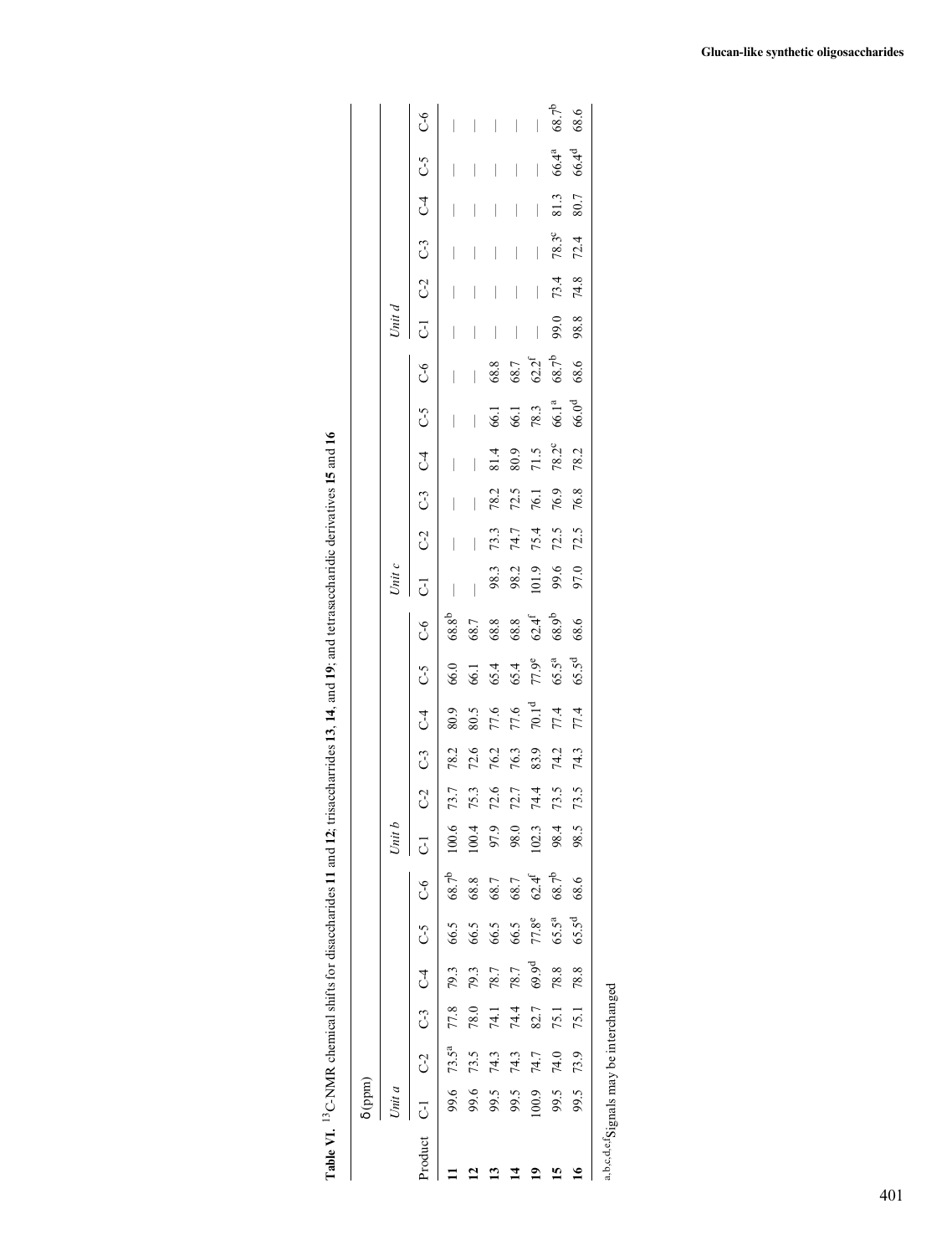# *Compound 12*

According to procedure B, compound **11** (217 mg, 0.23 mmol) and DDQ (154 mg, 0.68 mmol) were stirred for 4.5 h in solvent (4.3 ml) and further work-up and chromatography (toluene/ EtOAc, 9:1) provided **12** (benzyl 2-*O*-benzoyl-4,6-*O*benzylidene-β-D-glucopyranosyl-(1,3)-2-*O*-benzoyl-4,6-*O*benzylidene-β-D-glucopyranoside) (146 mg, 79%): TLC (toluene/EtOAc, 4:1):  $R_f = 0.4$ ; mp: 219–221°C;  $[\alpha]_{D}^{20} - 46$ (*c* 1.0, CH<sub>2</sub>Cl<sub>2</sub>); <sup>1</sup>H-NMR (CDCl<sub>3</sub>, 400 MHz): δ 7.70–6.96 (m, 25 H, H arom.), 5.47 (s, 1 H, C*H*Ph), 5.27 (s, 1 H, <sup>C</sup>*H*Ph), 4.69 (d, 2*J* 12.5 Hz, 1 H, C*H*2Ph), 4.44 (d, 1 H, CH<sub>2</sub>Ph), 2.55 (s, 1 H, OH-3b) and Table V; <sup>13</sup>C-NMR (CDCl<sub>3</sub>, 100 MHz):  $\delta$  165.6, 164.7 (C = O), 137.2, 137.0, 136.6, 133.1, 133.0 (C-*q* arom.), 129.8–126.2 (C arom.), 101.7  $(CHPh)$ , 101.5  $(CHPh)$ , 70.3  $(CH<sub>2</sub>Ph)$  and Table VI. Analytical calculatd for  $C_{47}H_{44}O_{13}$ : C, 69.11, H, 5.43; found: C, 68.73, H, 5.51.

# *Compound 13*

Compound **13** (benzyl 2-*O*-benzoyl-4,6-*O*-benzylidene-3-*O*-NAP-β-D-glucopyranosyl-(1,3)-2-*O*-benzoyl-4,6-*O*-benzylideneβ-D-glucopyranosyl-(1,3)-2-*O*-benzoyl-4,6-*O*-benzylidene-β-D-glucopyranoside) was prepared as described in procedure A, starting from  $8$  (503 mg, 0.90 mmol) in CH<sub>2</sub>Cl<sub>2</sub> (10 ml), containing molecular sieves (1.0 g), and using disaccharide **12** (670 mg, 0.82 mmol), NIS (203 mg, 0.90 mmol), and TESOTf (19 µl, 0.09 mmol). After 50 min stirring, work-up and chromatography (toluene/EtOAc, 19:1.9:1) enabled collecting **13** (928 mg, 86%); TLC (toluene/EtOAc, 17:3):  $R_{\rm f}$  = 0.5; mp: 118–120°C; [α]<sup>20</sup><sub>D</sub> + 12 (*c* 1.0, CH<sub>2</sub>Cl<sub>2</sub>); <sup>1</sup>H-NMR (CDCl<sub>3</sub>, 400 MHz): δ 7.90–7.05 (m, 42 H, H arom.), 5.47 (s, 1 H, CHPh), 5.46 (s, 1 H, CHPh), 4.91 [d, <sup>2</sup>J 12.3 Hz, 1 H, C*H*2(NAP)], 4.80 (d, 1 H, C*H*2(NAP)], 4.75 (d, <sup>2</sup> *J* 12.5 Hz, 1 H, C*H*2Ph), 4.57 (s, 1 H, C*H*Ph), 4.49 (d, <sup>2</sup> *J* 12.6 Hz, 1 H, CH<sub>2</sub>Ph) and Table V; <sup>13</sup>C-NMR (CDCl<sub>3</sub>, 100 MHz):  $\delta$ 165.1, 164.8, 164.5 (C = O), 137.4, 137.4, 137.2, 136.8, 135.4, 133.4, 133.2, 133,1, 132,9 (C-*q*. arom.), 129.9–125.4 (C arom.), 101.9 (*C*HPh), 101.2 (*C*HPh), 100.6 (*C*HPh), 73.87  $[CH<sub>2</sub>(NAP)],$  70.22  $(CH<sub>2</sub>Ph)$  and Table VI; ESI-MS:  $([M+Na]^+, C_{53}H_{70}O_{19}Na)$ : *m/z* calculated 1333.4409, found 1333.4407.

# *Compound 14*

For compound **14** (benzyl 2-*O*-benzoyl-4,6-*O*-benzylideneβ-D-glucopyranosyl-(1,3)-2-*O*-benzoyl-4,6-*O*-benzylideneβ-D-glucopyranosyl-(1,3)-2-*O*-benzoyl-4,6-*O*-benzylideneβ-D-glucopyranoside), the deprotection reaction was performed according to procedure B starting from **13** (621 mg, 4.7 mmol) in solvent (12.5 ml) and using DDQ (323 mg, 1.42 mmol). After stirring for 7 h, work-up and chromatography (toluene/EtOAc, 9:1'17:3) gave **13** (889 mg, 78%): TLC (toluene/EtOAc, 17:3):  $R_f = 0.3$ ; mp: 138-140°C;  $[\alpha]^{20}$ <sub>D</sub> + 12 (*c* 0.75, CH<sub>2</sub>Cl<sub>2</sub>); <sup>1</sup>H-NMR (CDCl<sub>3</sub>, 400 MHz): δ 8.02–7.06 (m, 35 H, H arom.), 5.47 (s, 1 H, C*H*Ph), 5.42 (s, 1 H, C*H*Ph), 4.76 (d, <sup>2</sup> *J* 12.6 Hz, 1 H, C*H*2Ph), 4.62 (s, 1 H, C*H*Ph), 4.32 (d, 1 H, C*H*2Ph), 2.64 (d, *J* 3.7 Hz, 1 H, OH-3c) and Table V;  ${}^{13}$ C-NMR (CDCl<sub>3</sub>, 100 MHz):  $\delta$ 165.9, 164.8, 164.6 (C = O), 137.3, 137.2, 137.0, 136.8, 133.6, 133.3, 133.2 (C-*q* arom.), 130.1–125.4 (C arom.),

102.0 (*C*HPh), 101.8 (*C*HPh), 100.6 (*C*HPh), 70.3 (*C*H2Ph) and Table VI; ESI-MS:  $([M+Na]^+, C_{67}H_{62}O_{19}Na)$ : *mlz* calculated 1193.3783, found 1193.3771;  $([M+K]^+,$ found 1193.3771;  $([M+K]^+,$ C<sub>67</sub>H<sub>62</sub>O<sub>19</sub>K): *m/z* calculated 1209.3522, found 1209.3505;  $([M-H+2Na]<sup>+</sup>, C<sub>67</sub>H<sub>61</sub>O<sub>19</sub>Na<sub>2</sub>)$ : *m/z* calculated 1215.3602, found 1215.3547.

# *Compound 15*

According to procedure A, the required tetrasaccharide **15** (benzyl 2-*O*-benzoyl-4,6-*O*-benzylidene-3-*O*-NAP-β-Dglucopyranosyl-(1,3)-2-*O*-benzoyl-4,6-*O*-benzylidene-β-Dglucopyranosyl-(1,3)-2-*O*-benzoyl-4,6-*O*-benzylidene-β-Dglucopyranosyl-(1,3)-2-*O*-benzoyl-4,6-*O*-benzylidene-β-Dglucopyranoside) was obtained starting from donor **8** (323 mg, 0.58 mmol) in  $CH_2Cl_2$  (10 ml), containing molecular sieves (1.0 g), trisaccharide **14** (617 mg, 0.53 mmol), NIS (142 mg, 0.63 mmol), and TESOTf  $(10 \mu l, 0.05 \text{ mmol})$ . After 1 h stirring and work-up, a chromatographic purification (toluene/ EtOAc, 19:1.9:1) yielded **15** (770 mg, 88%): TLC (toluene/ EtOAc, 4:1):  $R_f = 0.5$ ; mp: 132–134°C;  $[\alpha]_{D}^{20} + 28$  (*c* 1.0, CH<sub>2</sub>Cl<sub>2</sub>); <sup>1</sup>H-NMR (CDCl<sub>3</sub>, 400 MHz):  $\delta$  7.78–7.04 (m, 52) H, H arom.), 5.53 (s, 1 H, C*H*Ph), 5.43 (s, 1 H, C*H*Ph), 4.89 [d, 2*J* 12.5 Hz, 1 H, C*H*2(NAP)], 4.82 (s, 1 H, C*H*Ph), 4.79  $[d, 1 H, CH<sub>2</sub>(NAP)],$  4.76  $(d, 2J11.4 Hz, 1 H, CH<sub>2</sub>Ph),$  4.74 (s, 1 H, CHPh), 4.50 (d, 1 H, CH<sub>2</sub>Ph) and Table V; <sup>13</sup>C-NMR (CDCl<sub>3</sub>, 100 MHz):  $\delta$  165.1, 164.7, 164.6, 164.5 (C = O), 137.4, 137.3, 137.2, 137.1, 136.7, 135.4, 133.4, 133.3, 133.1, 133.0, 132.9 (C-*q* arom.), 129.8–125.3 (C arom.), 101.8 (*C*HPh), 101.2 (*C*HPh), 101.1 (*C*HPh), 100.8 (*C*HPh), 73.8 [CH<sub>2</sub>(NAP)], 70.2 (CH<sub>2</sub>Ph) and Table VI. Analytical calculated for  $C_{98}H_{88}O_{25}$ : C, 70.66, H, 5.32; found: C, 70.57, H, 5.23.

# *Compound 16*

The reaction was performed according to procedure B starting from **15** (3.79 g, 2.28 mmol) in solvent (55 ml) and using DDQ (1.55 mg, 6.83 mmol). After for 7.5 h at room temperature, work-up and chromatographic purification (toluene/EtOAc, 17:3) afforded the required compound **16** (benzyl 2-*O*-benzoyl-4,6-*O*-benzylidene-β-D-glucopyranosyl- (1,3)-2-*O*-benzoyl-4,6-*O*-benzylidene-β-D-glucopyranosyl- (1,3)-2-*O*-benzoyl-4,6-*O*-benzylidene-β-D-glucopyranosyl- (1,3)-2-*O*-benzoyl-4,6-*O*-benzylidene-β-D-glucopyranoside) (2.78 g, 80%); TLC (toluene/EtOAc, 4:1):  $R_f = 0.3$ ; mp: 162–164°C;  $[\alpha]^{20}$ <sub>D</sub> – 9 (*c* 1.0, CH<sub>2</sub>Cl<sub>2</sub>); <sup>1</sup>H-NMR (CDCl<sub>3</sub>, 400 MHz): δ 7.91–7.04 (m, 45 H, H arom.), 5.51 (s, 1 H, C*H*Ph), 5.39 (s, 1 H, C*H*Ph), 4.83 (s, 1 H, C*H*Ph), 4.75 [d, <sup>2</sup> *J* 10.8 Hz, 1 H, C*H*2(NAP)], 4.74 (s, 1 H, C*H*Ph), 4.50 (d, 1 H, C*H*2(NAP)], 2.73 (d, *J* 3.8 Hz, 1 H, OH-3d) and Table V; <sup>13</sup>C-NMR (CDCl<sub>3</sub>, 100 MHz): δ 165.8, 164.7, 164.6, 164.6 (C = O), 137.3, 137.2, 137.1, 137.0, 136.7, 133.6, 133.4, 133.1, 133.0 (C-*q* arom.), 129.9–125.3 (C arom.), 101.8 (*C*HPh), 101.7 (*C*HPh), 101.1 (*C*HPh), 100.7 (*C*HPh), 70.2 (*C*H2Ph) and Table VI. Analytical calculated for  $C_{87}H_{80}O_{25}$ : C, 68.50, H, 5.29; found: C, 68.09, H, 5.27.

# *Compound 17*

The target pentasaccharide **17** (benzyl 2-*O*-benzoyl-4, 6-*O*-benzylidene-3-*O*-(2-naphthylmethyl)-β-D-glucopyranosyl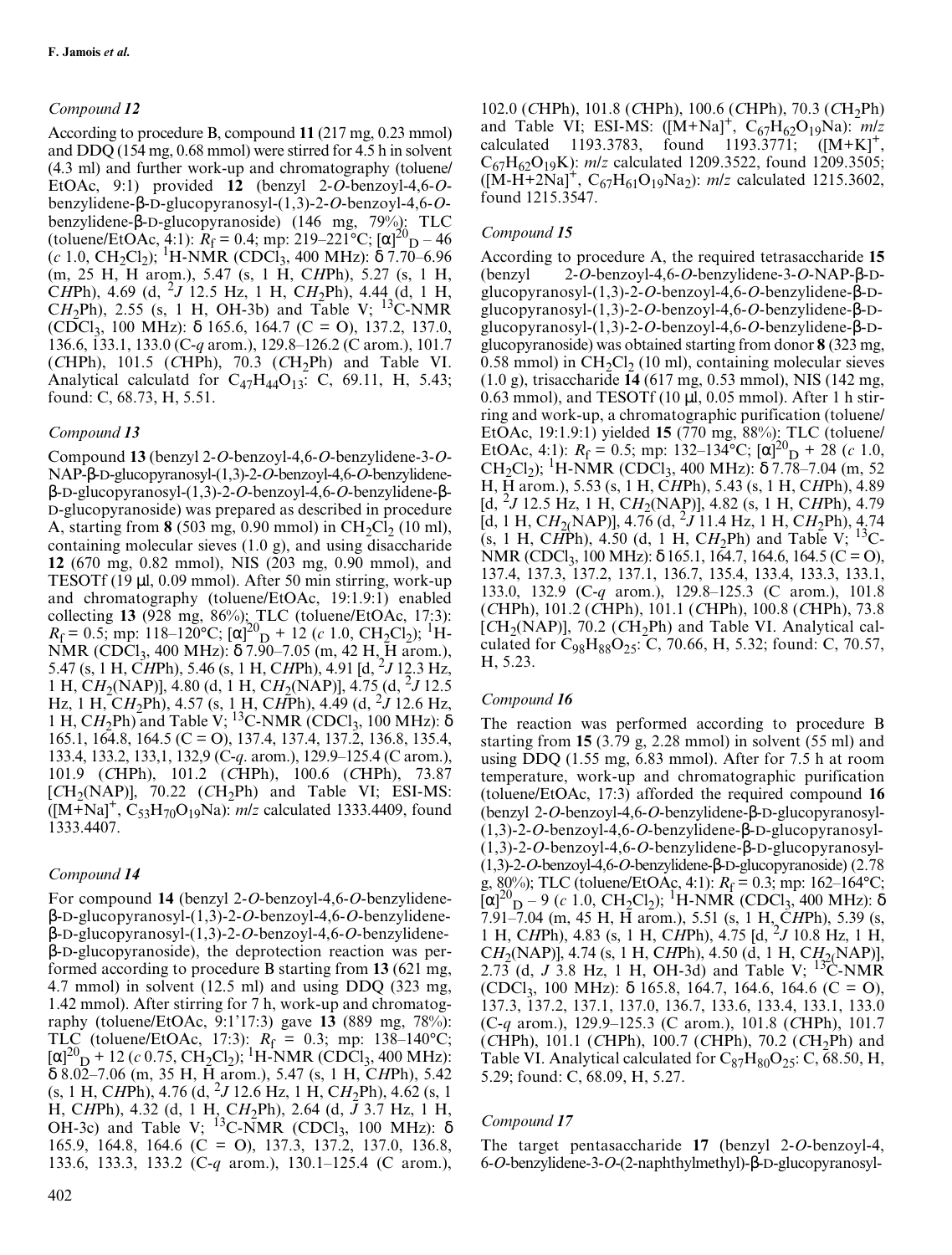(1,3)-2-*O*-benzoyl-4,6-*O*-benzylidene-β-D-glucopyranosyl- (1,3)-2-*O*-benzoyl-4,6-*O*-benzylidene-β-D-glucopyranosyl- (1,3)-2-*O*-benzoyl-4,6-*O*-benzylidene-β-D-glucopyranosyl- (1,3)-2-*O*-benzoyl-4,6-*O*-benzylidene-β-D-glucopyranoside) was synthesized as described in procedure A, starting from **8** (337 mg, 0.61 mmol) in  $CH_2Cl_2$  (18 ml), containing molecular sieves (1.8 g), tetrasaccharide **16** (838 mg, 0.55 mmol), NIS (148 mg, 0.66 mmol) and  $Sn(OTf)$ , (23 µg, 0.06 mmol). After 2 h stirring, work-up and chromatography (toluene/ EtOAc, 19:1, 9:1 and 17:3) enabled collecting **17** (820 mg, 74%); TLC (toluene/EtOAc, 4:1): *R*<sub>f</sub> 0.6. mp: 162–165°C;  $[\alpha]^{20}$ <sub>D</sub> + 26 (*c* 1.0, CH<sub>2</sub>Cl<sub>2</sub>); <sup>1</sup>H=NMR (CDCl<sub>3</sub>, 400 MHz): δ 7.85–7.04 (m, 62 H, H arom.), 5.51 (s, 1 H, C*H*Ph), 5.45 (s, 1 H, C*H*Ph), 5.36 (t, *J*1e,2e and *J*2e,3e 7.8 Hz, 1 H, H-2e), 5.14 (t, *J*1c,2c and *J*2c,3c 4.7 Hz, 1 H, H-2c\*), 5.04 (d, 1 H, H-1e), 4.96 (t, *J*1a,2a and *J*2a,3a 8.4 H, 1 H, H-2a), 4.94 (d, 1 H, H-1c\*), 4.92 (s, 1 H, C*H*Ph), 4.91 [d, 2*J* 13.0 Hz, 1 H, C*H*2(NAP)], 4.89 (d, *J*1d,2d 7.3 Hz, 1 H, H-1d\*), 4.83 (t, *J*1b,2b and *J*2b,3b 4.3 Hz, 1 H, H-2b\*), 4.81 (dd, *J*2d,3d 5.9 H, 1 H, H-2d\*), 4.80 (d, 1 H, C*H*2(NAP)], 4.79 (d, 1 H, H-1b\*), 4.75 (d, 2*J* 12.6 Hz, 1 H, C*H*2Ph), 4.72 (s, 1 H, C*H*Ph), 4.69 (s, 1 H, C*H*Ph), 4.49 (d, 1 H, C*H*2Ph), 4.46 (d, 1 H, H-1a), 4.33 (dd, *J*5a,6a 4.6 Hz, *J*6a,6'a 10.2 Hz, 1 H, H-6a), 4.21 (dd,  $J_{5,6}$  4.8 Hz,  $J_{6,6}$ , 10.4 Hz, 1 H, H-6), 4.14– 4.12 (m, 2 H, H-6), 4.09–3.99 (m, 2 H, H-3d\*, H-6), 4.06 (t, *J*3a,4a 9.0 Hz, 1 H, H-3a), 4.01 (dd, *J*3c,4c 10.4 Hz, 1 H, H-3c\*), 3.99 (t, *J*4c,5c 8.5 Hz, 1 H, H-4c\*), 3.91–3.86 (m, 1 H, H-3b\*), 3.89 (t, *J*3e,4e and *J*4e,5e 8.3 Hz, 1 H, H-4e), 3.86 (dd,  $J_{3e,4e}$  8.5 Hz, 1 H, H-3e), 3.72 (t,  $J_{5,6}$  and  $J_{6,6}$  10.8 Hz, 1 H, H-6'), 3.69 (t, *J*5a,6'a and *J*6a,6'a 10.7 Hz, 1 H, H-6'a), 3.67 (t, *J*3b,4b and *J*4b,5b 8.4 Hz, 1 H, H-4b\*), 3.59–3.36 (m, 8 H, H-5a, H-5b, H-5c, H-5d, H-5e, 3 H-6), 3.24 (t,  $J_{3d,4d}$  and *J*4d,5d 8.6 Hz, 1 H, H-4d\*), 3.20 (t, 1 H, H-4a, *J*3a,4a and *J*4a,5a 9.3 Hz), asterisks indicate that assignment of these signals to units b, c, and d can be inverted;  $^{13}$ C-NMR (CDCl<sub>3</sub>, 100) MHz): δ 165.1, 164.8, 164.7, 164.6, 164.5 (C = O), 137.4, 137.3, 137.2, 136.7, 135.4, 133.6, 133.5, 133.4, 133.1, 133.0, 132.8 (C-*q* arom.), 129.8–125.3 (C arom.), 102.0 (*C*HPh), 101.3 (*C*HPh), 101.1 (*C*HPh), 100.9 (*C*HPh), 100.6 (*C*HPh), 99.4 (C-1a), 98.6 (C-1e), 98.1 (C-1b\*), 97.2 (C-1c\*), 96.8 (C-1d\*), 81.3 (C-4e), 78.7 (C-4a), 78.3 (C-3e), 78.0 (C-4c\*), 77.9 (C-4d\*), 77.3 (C-4b\*), 76.6 (C-3c\*), 74.5 (C-3a, C-3b\*), 74.1 (C-2a, C-3d\*), 73.8 (C-8e), 73.5 (C-2d\*), 73.3 (C-2e), 72.9 (C-2b\*), 72.4 (C-2c\*), 70.2 (*C*H2Ph), 68.7, 68.6, 68,5 (C-6a, C-6b, C-6c, C-6d, C-6e), 66.40 66.1, 65.6, 65.5, 65.4 (C-5a, C-5b, C-5c, C-5d, C-5e), asterisk indicates that assignment of these signals can be inverted. Analytical calculated for  $C_{118}H_{106}O_{31}$ : C, 70.16, H, 5.29; found: C, 70.23, H, 5.30.

## *Compound 18*

The reaction was performed according to procedure B starting from **17** (2.0 g, 0.99 mmol) in solvent (20 ml) and using DDQ (675 mg, 2.97 mmol). After 5 h stirring and work-up, chromatographic purification (toluene/ EtOAc, 17:3, 4:1) provided **18** (benzyl 2-*O*-benzoyl-4,6-*O*benzylidene-β-D-glucopyranosyl-(1,3)-2-*O*-benzoyl-4,6-*O*benzylidene-β-D-glucopyranosyl-(1,3)-2-*O*-benzoyl-4,6-*O*benzylidene-β-D-glucopyranosyl-(1,3)-2-*O*-benzoyl-4,6-*O*benzylidene-β-D-glucopyranosyl-(1,3)-2-*O*-benzoyl-4,6-*O*benzylidene-β-D-glucopyranoside) (1.60 g, 86%); TLC

(toluene/EtOAc, 4:1):  $R_f = 0.4$ ; mp: 176–179°C;  $[\alpha]_{D}^{20} + 3$  $(c$  1.0, CH<sub>2</sub>Cl<sub>2</sub>); <sup>1</sup>H-NMR (CDCl<sub>3</sub>, 400 MHz):  $\delta$  7.96–7.04 (m, 55 H, H arom.), 5.51 (s, 1 H, C*H*Ph), 5.42 (s, 1 H, C*H*Ph), 5.20 (dd, *J*1e,2e 7.6 Hz, *J*2e,3e 10.4 Hz, 1 H, H-2e), 5.18 (t,  $J_{1c,2c}$  and  $J_{2c,3c}$  5.2 Hz, 1 H, H-2c\*), 5.09 (d, 1 H, H-1e), 4.97 (d, 1 H, H-1c\*), 4.94 (dd, *J*1a,2a 7.8 Hz, *J*2a,3a 8.4 Hz, 1 H, H-2a), 4.92–4.91 (m, 2 H, H-1d\*, H-2d\*), 4.90 (s, 1 H, C*H*Ph), 4.84 (t, *J*1b,2b and *J*2b,3b 4.5 Hz, 1 H, H-2b\*), 4.80 (d, 1 H, H-1b\*), 4.76 (d, 2*J* 13.1 Hz, 1 H, C*H*2Ph), 4.73 (s, 1 H, C*H*Ph), 4.68 (s, 1 H, C*H*Ph), 4.50 (d, 1 H, C*H*2Ph), 4.46 (d, 1 H, H-1a), 4.33 (dd,  $J_{5.6}$  4.7 Hz,  $J_{6.6}$ , 10.3 Hz, 1 H, H-6), 4.21 (dd, *J*5,6 4.9 Hz, *J*6,6' 10.4 Hz, 1 H, H-6), 4.13– 3.88 (m, 9 H, H-3a, H-3b, H-3c, H-3d, H-3e, H-4c\*, 3 H-6), 3.67 (t, *J*3c,4c and *J*4c,5c 8.7 Hz, 1 H, H-4c\*), 3.65 (t, *J*3e,4e and *J*4e,5e 9.3 Hz, 1 H, H-4e), 3.72–3.34 (m, 10 H, H-5a, H-5b, H-5c, H-5d, H-5e, 5 H-6), 3.23 (t, *J*3d,4d and *J*4d,5d 10.0 Hz, 1 H, H-4d\*), 3.20 (t, *J*3a,4a and *J*4a,5a 9.5 Hz, 1 H, H-4a), 2.69 (d, *J* 3.4 Hz, 1 H, OH), asterisks indicate that assignment of these signals to units b, c, and d can be inverted;  $^{13}$ C-NMR (CDCl<sub>3</sub>, 100 MHz):  $\delta$  165.9, 164.8 164.7, 164.6, 164.5 (C = O), 137.3, 137.2, 137.0, 136.7, 133.8, 133.6, 133.5, 133.2 (C-*q* arom.), 129.9–125.3 (C arom.), 102.0 (*C*HPh), 101.8 (*C*HPh), 101.4 (*C*HPh), 100.9 (*C*HPh), 100.6 (*C*HPh), 99.4 (C-1a), 98.4 (C-1e), 98.1 (C-1b\*), 97.2 (C-1c\*), 96.8 (C-1d\*), 80.8 (C-4e), 78.7 (C-4a), 78.0 (C-4c\*, C-4d\*), 77.3 (C-4b\*), 76.6 (C-3c\*), 74.7 (C-2e), 74.5 (C-3a, C-3b\*), 74.3 (C-3d\*), 74.1 (C-2a), 73.4 (C-2d\*), 72.9 (C-2b\*), 72.5 (C-3e), 72.4 (C-2c\*), 70.2 (*C*H2Ph), 68.7, 68.6, 68.5 (C-6a, C-6b, C-6c, C-6d, C-6e), 66.4, 66.0, 65.6, 65.4 (C-5a, C-5b, C-5c, C-5d, C-5e). Analytical calculated for  $C_{107}H_{98}O_{31}$ : C, 68.36, H, 5.25; found: C, 68.05; H, 5.25.

## *Deprotection steps*

Removal of benzylidene groups. To a solution of oligosaccharide (1 equiv.) in a acetone/MeOH/water (1:4:1, v/v/v) mixture was added an acid (1 equiv.) and the media was heated to 70°C. When TLC monitoring indicated completion of the reaction, the mixture was cooled to room temperature and neutralized with triethyamine; the solvents were coevaporated with ethanol. The residue was then dissolved in MeOH and poured onto cold light petroleum or cold toluene. The resulting solid was filtered off, washed, and dried. The expected compound was finally purified by flash chromatography.

Debenzoylation. Sodium (0.2 equiv.) was added to a solution of previously obtained oligosaccharide (1 equiv.) in MeOH. The mixture was heated to 50°C, neutralized with acetic acid after completion of the reaction, and concentrated. The crude residue was further dissolved in water and methyl benzoate removed with  $CH<sub>2</sub>Cl<sub>2</sub>$ . The aqueous layer was then coevaporated with ethanol and the product purified by size exclusion chromatography (SEC) over Sephadex G-15 gel eluting with water. The collected fractions were finally freezedried to afford the target benzyl oligoglucoside.

Debenzylation. In a MeOH/water mixture (1:1, v/v) were successively introduced the oligosaccharide (1 equiv.) and palladium acetate. After vigorously stirring for 2 h at room temperature under a hydrogen atmosphere, palladium acetate (10% w) was added again and stirring under hydrogen was kept on 2 h more. After filtration on sintered glass, the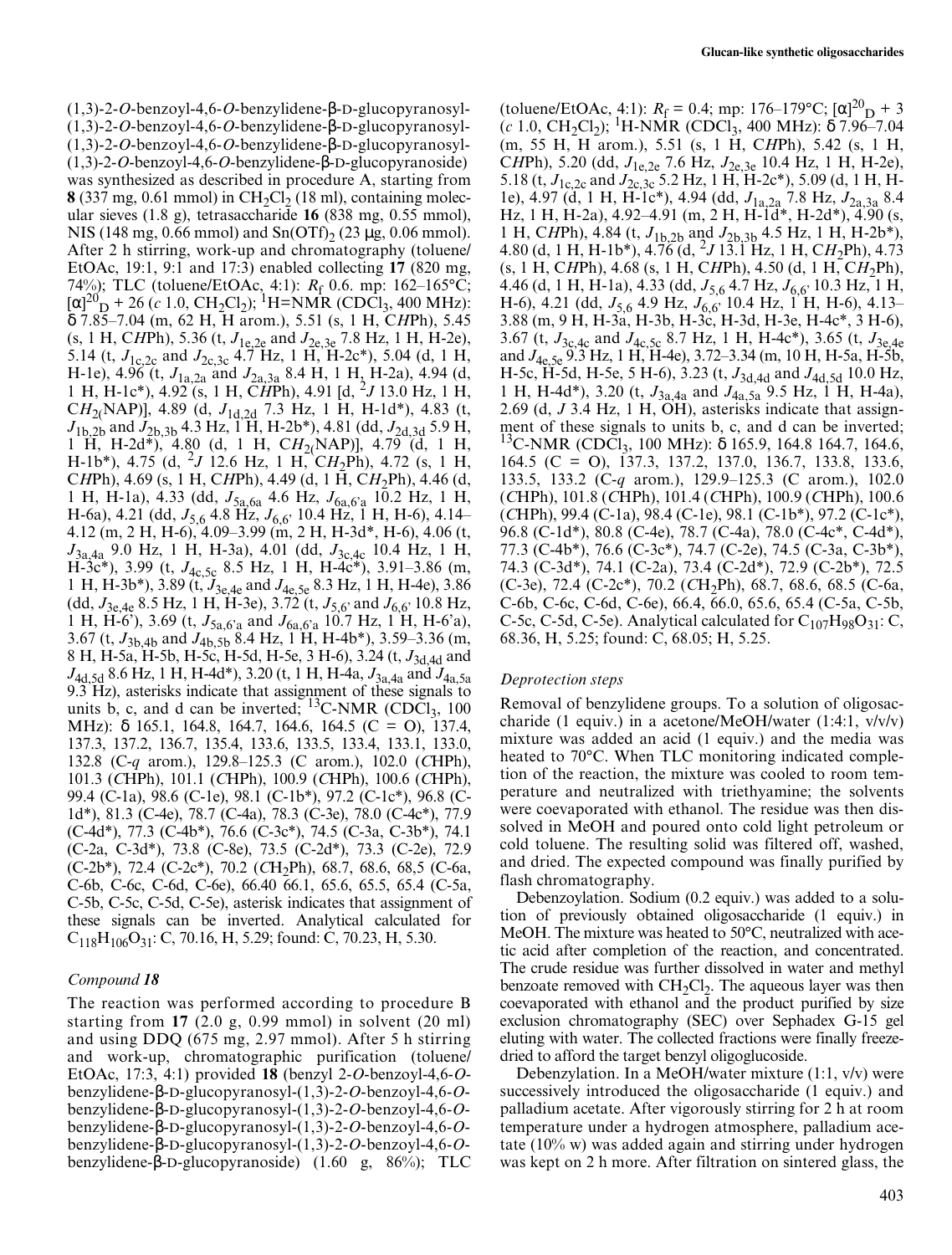organic layer was coevaporated with absolute ethanol. The final product was purified by gel permeation over Sephadex G-15 (water), and freeze-drying of the collected fractions provided the pure free oligosaccharide.

#### *Compound 19*

According to procedure C, compound **14** (2.16 g, 1.85 mmol) in solvent (84 mL) was treated with camphorsulfonic acid (CSA, 429 mg, 1.85 mmol) for 7 h. Work-up and chromatography (CH<sub>2</sub>Cl<sub>2</sub>/MeOH, 9/1) afforded **19** (benzyl 2-*O*-benzoyl-β-D-glucopyranosyl-(1,3)-2-*O*-benzoyl-β-Dglucopyranosyl-(1,3)-2-*O*-benzoyl-β-D-glucopyranoside) (1.29 g, 77%); TLC (CH<sub>2</sub>Cl<sub>2</sub>/MeOH, 17:3):  $R_f = 0.4$ ; mp: 176–178°C; [α]<sup>20</sup><sub>D</sub> + 15 ( $c$  1.0, MeOH); <sup>1</sup>H-NMR (CD<sub>3</sub>OD, 400 MHz): δ 7.52–6.88 (m, 20 H, H arom.), 4.62 (d, 2*J* 12.5 Hz, 1 H, CH<sub>2</sub>Ph), 4.42 (d, 1 H, CH<sub>2</sub>Ph) and Table V; <sup>13</sup>C-NMR (CD<sub>3</sub>OD, 100 MHz): δ 167.2, 166.2, 166.0 (C = O), 138.5, 134.3, 134.1, 133.9 (C-*q* arom.), 130.9–128.6 (C arom.), 71.4 ( $CH<sub>2</sub>Ph$ ) and Table VI; ESI-MS: ( $[M+Na]$ <sup>-</sup> C46H50O19Na): *m/z* calculated 929.2844, found 929.2841;  $([M+K]^+, C_{46}H_{50}O_{19}K)$ : *m/z* calculated 945.2583, found 945.2523.

#### *Compound 20*

According to procedure C, compound **16** (2.88 g, 1.89 mmol) in solvent (84 ml) was submitted to deacetalyzation (CSA: 439 mg, 1.89 mmol) for 3 h. Work-up and chromatography (CH2Cl2/MeOH, 9:1) afforded **20** (benzyl 2-*O*-benzoyl-β-D-glucopyranosyl-(1,3)-2-*O*-benzoyl-4β-D-glucopyranosyl-(1,3)-2-*O*-benzoyl-β-D-glucopyranosyl-(1,3)-2-*O*-benzoyl-β-D-glucopyranoside) (1.62 g, 73%); TLC  $(CH_2Cl_2/MeOH,$ 17:3):  $R_f = 0.4$ ; mp: 152–154°C; [α]<sup>20</sup><sub>D</sub> + 20 (*c* 1.0, MeOH);<br><sup>1</sup>H-NMR (CD<sub>3</sub>OD, 400 MHz): δ 7.50–6.88 (m, 25 H, H arom.), 4.79 (d, *J*1a,2a and *J*2a,3a 8.7 Hz, 1 H, H-2a), 4.74  $(t, J_{1,2} \text{ and } J_{2,3} \text{ 8.8 Hz}, 1 \text{ H}, \text{H-2b or H-2c}), 4.72 (t, J_{1,2} \text{ and } J_{2,3} \text{ 8.8 Hz})$ *J*2,3 8.7 Hz, H-2b or H-2c), 4.71 (t, *J*1d,2d and *J*2d,3d 8.6 Hz, 1 H, H-2d), 4.62 (d, <sup>2</sup>J 12.5 Hz, 1 H,  $CH_2Ph$ ), 4.57 (d,  $J_{1,2}$ ) 8.0 Hz, 1 H, H-1b or H-1c), 4.47 (d, *J*1,2 8.0 Hz, 1 H, H-1b or H-1c), 4.41 (d, 1 H, C*H*2Ph), 4.40 (d, 1 H, H-1a), 4.37 (d, 1 H, H-1d), 3.82–3.69 (m, 6 H, H-3a, H-3b or H-3c, H-6), 3.62–3.52 (m, 5 H, H-3b or H-3c, H-6), 3.38–3.05 (m, 9 H, H-3d, H-4a, H-4b, H-4c, H-4d, H-5a, H-5b, H-5c, H-5d); <sup>13</sup>C-NMR (CD<sub>3</sub>OD, 100 MHz): δ 167.1, 166.1, 166.0, 165.8 (C = O), 138.4, 134.3, 134.2, 134.1, 133.9 (C-*q* arom.), 130.8–128.6 (C arom.), 102.2 (C-1b or C-1c), 101.8, 101.7 (C-1d and C-1b or C-1c), 100.9 (C-1a), 83.9 (C-3a), 82.8, 82.4 (C-3b, C-3c), 78.3, 78.0, 77.8 (C-5a, C-5b, C-5c, C-5d), 76.1 (C-3d), 75.2 (C-2d), 74.6, 74.5, 74.3 (C-2a, C-2b, C-2c), 71.5 (C-4d), 71.4 (*C*H<sub>2</sub>Ph), 70.0, 69.8, 69.7 (C-4a, C-4b, C-4c), 62.5, 62.4, 62.4 (C-6a, C-6b, C-6c, C-6d); ESI-MS:  $([M+Na]^+, C_{59}H_{64}O_{25}Na)$ :  $m/z$  calculated 1195.3634, found 1195.3627;  $([M+K]^+, C_{59}H_{64}O_{25}K)$ : *m/z* calculated 1211.3374, found 1211.3461.

#### *Compound 21*

According to procedure C, compound **18** (2.10 g, 1.12 mmol) in solvent (60 ml) was treated with PTSA,  $H_2O$ (213 mg, 1.12 mmol) during 4 h. Work-up followed by chromatographic purification  $(CH_2Cl_2/MeOH, 9:1)$  afforded **21** (benzyl 2-*O*-benzoyl-β-D-glucopyranosyl-(1,3)-2-*O*-ben-

zoyl-β-D-glucopyranosyl-(1.3)-2-*O*-benzoyl-β-D-glucopyranosyl-(1.3)-2-*O*-benzoyl-4β-D-glucopyranosyl-(1.3)-2-*O*benzoyl-β-D-glucopyranoside) (1.14 g, 76 %): TLC  $(CH_2Cl_2/MeOH, 17.3)$ :  $R_f = 0.3$ ; mp: 171–174°C;  $[\alpha]^{20}D +$ 21 (*c* 1.0, MeOH); <sup>1</sup>H-NMR (CD<sub>3</sub>OD, 400 MHz): δ 7.48– 6.87 (m, 30 H, H arom.), 4.79–4.52 (m, 5 H, H-2a, H-2b, H-2c, H-2d, H-2e), 4.60 (d, <sup>2</sup> *J* 12.5 Hz, 1 H, C*H*2Ph), 4.53 (d, *J*1,2 8.0 Hz, 1 H, H-1b, H-1c, H-1d or H-1e), 4.39 (d, *J*1,2 7.8 Hz, 1 H, H-1b, H-1c, H-1d or H-1e), 4.39 (d, 1 H, C*H*2Ph), 4.38 (d, *J*1a,2a 7.8 Hz, 1 H, H-1a), 4.31 (d, *J*1,2 8.2 Hz, 1 H, H-1b, H-1c, H-1d or H-1e), 4.29 (d,  $J_{1,2}$  8.3 Hz, 1 H, H-1b, H-1c, H-1d or H-1e), 3.79–3.72 (m, 6 H, H-3, H-6), 3.67–3.43 (m, 8 H, H-3, H-6), 3.36–3.02 (m, 9 H, H-3e, H-4a, H-4b, H-4c, H-4d, H-4e, H-5a, H-5b, H-5c, H-5d, H-5e); <sup>13</sup>C-NMR (CD<sub>3</sub>OD, 100 MHz):  $\delta$  167.1, 166.1, 165.9, 165.8, 165.8 (C = O), 138.4, 134.4, 134.3, 134.2, 134.1, 133.9 (C-*q* arom.), 130.8–128.5 (C arom.), 102.2, 101.9, 101.8, 101.7 (C-1b, C-1c, C-1d, C-1e), 100.9 (C-1a), 83.9 (C-3a), 82.8, 82.4, 82.3 (C-3b, C-3c, C-3d), 78.4, 78.1, 77.9, 77.8 (C-5a, C-5b, C-5c, C-5d, C-5e), 76.1 (C-3e), 75.2 (C2-e), 74.6, 74.4, 74.3 (C-2a, C-2b, C-2c, C-2d), 71.5 (C-4e), 71.4 (CH<sub>2</sub>Ph), 70.0, 69.8, 69.7, 69.6 (C-4a, C-4b, C-4c, C-4d), 62.6, 62.5, 62.4 (C-6a, C-6b, C-6c, C-6d, C-6e); ESI-MS: ([M+Na]+, C72H78O31Na): *m/z* cal-culated 1461.4425, found 1461.4413;  $([M+K]^+, C_{72}H_{78}O_{31}K)$ : *m/z* calculated 1477.4164, found 1477.4237;  $([M-H+2Na]^+, C_{72}H_{77}O_{31}Na_2)$ : *m/z* calculated 1483.4244, found 1483.4241.

#### *Compound 22*

This compound was obtained as described in procedure D, starting from **19** (1.97 g, 2.17 mmol) in MeOH (60 ml) and sodium (75 mg, 3.26 mmol). After 8 h stirring, work-up and chromatography, **22** (benzyl β-D-glucopyranosyl-(1,3)-β-Dglucopyranosyl-(1,3)-β-D-glucopyranoside) (1.29 mg) was isolated in quantitative yield; TLC (EtOAc/*i*-PrOH/H<sub>2</sub>O, 3:3:1):  $R_f = 0.6$ ; mp: 176–178°C; [ $\alpha$ ]<sup>20</sup><sub>D</sub> – 29 (*c* 1.0, water);<br><sup>1</sup>H-NMR (D<sub>2</sub>O, 400 MHz): δ 7.34–7.26 (m, 5 H, H arom.), 4.81 (d, <sup>2</sup> *J* 11.6 Hz, 1 H, C*H*2Ph), 4.63 (d, *J*1,2 7.9 Hz, 1 H, H-1b or H-1c), 4.62 (d, 1 H, C*H*2Ph), 4.61 (d, *J*1,2 7.9 Hz, 1 H, H-1b or H-1c), 4.42 (d, *J*1a,2a 8.0 Hz, 1, H-1a), 3.81–3.76 (m, 3 H, H-6), 3.65–3.55 (m, 5 H, H-3a, H-3b, 3 H-6), 3.42– 3.19 (m, 10 H, H-2a, H-2b, H-2c, H-3c, H-4a, H-4b, H-4c, H-5a, H-5b, H-5c); <sup>13</sup>C-NMR (D<sub>2</sub>O, 100 MHz):  $\delta$  136.7 (C*q* arom.), 129.1, 129.0, 128.8 (C arom.), 103.1, 102.8 (C-1b, C-1c), 101.2 (C-1a), 84.5, 84.3 (C-3a, C-3b), 76.3, 75.9, 75.8 (C-3c, C-5a, C-5b, C-5c), 73.7, 73.5, 73.2 (C-2a, C-2b, C-2c), 71.8 (CH<sub>2</sub>Ph), 69.8 (C-4c), 68.4, 68.3 (C-4a, C-4b), 60.9 (C-6a, C-6b, C-6c); ESI-MS: ([M+Na]<sup>+</sup>, C<sub>25</sub>H<sub>38</sub>O<sub>16</sub>Na): *mlz* calculated 617.2058, found 617.2060;  $([M+K]^+, \tilde{C}_{25}H_{38}O_{16}K)$ : *m/z* calculated 633.1797, found 633.1801; ([M-H+2Na]<sup>+</sup>,  $C_{25}H_{37}O_{16}Na_2$ : *m/z* calculated 639.1877, found 639.1876.

#### *Compound 23*

This compound was prepared as disclosed in procedure D starting from **20** (2.29 g, 1.96 mmol) in MeOH (70 ml) and using sodium (67 mg, 2.91 mmol). After 8 h stirring, workup and chromatography afforded **23** (benzyl β-D-glucopyranosyl-(1,3)-4β-D-glucopyranosyl-(1,3)-β-D-glucopyranosyl-(1.3)-?β-D-glucopyranoside) (1.47 g) in 99% yield; TLC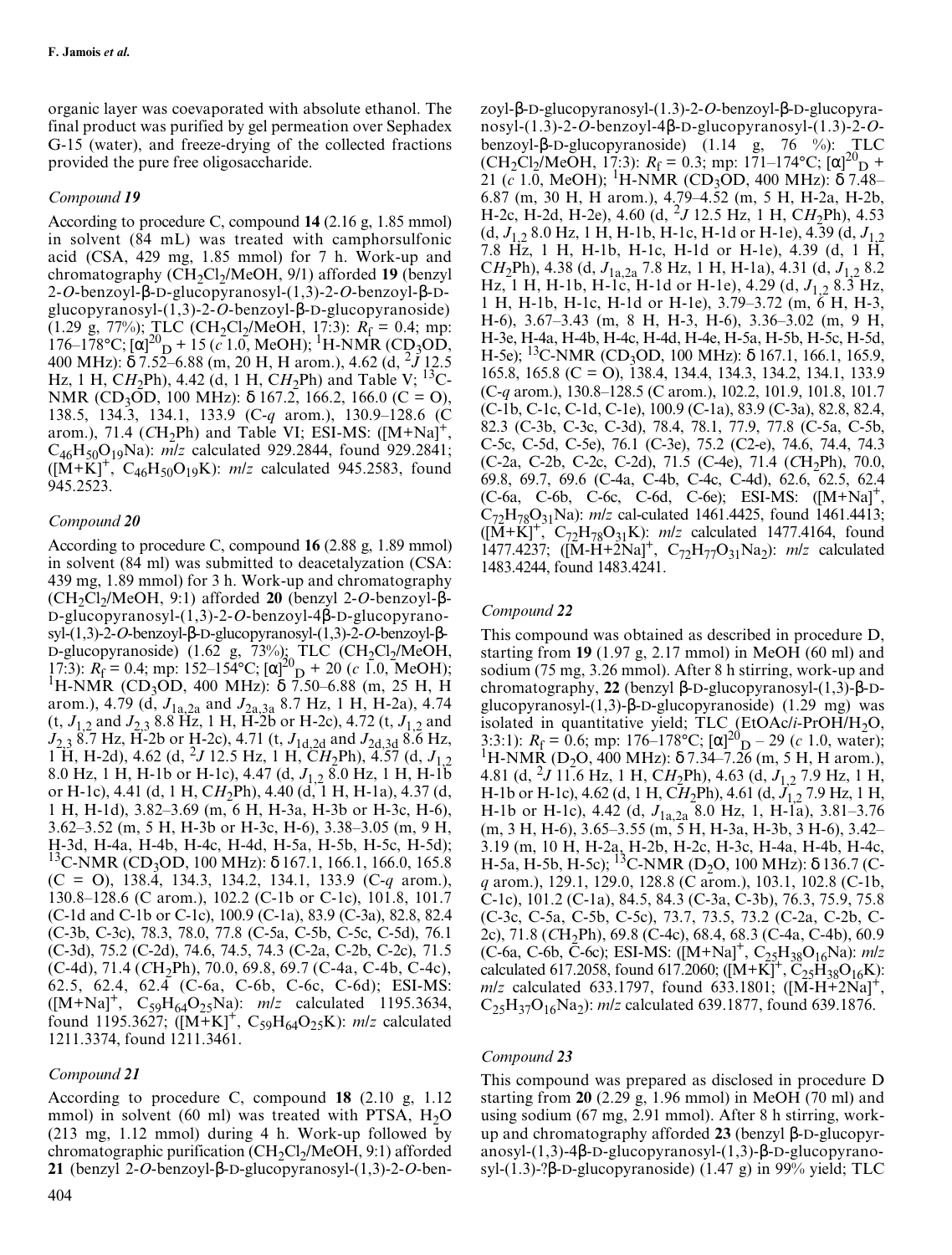$(RtOAc/i-PrOH/H_2O, 3:3:1)$ :  $R_f = 0.5$ ;  $[\alpha]^2D_D - 29$  (*c* 1.0, water); <sup>1</sup>H-NMR (D<sub>2</sub>O, 400 MHz):  $\delta$  7.35–7.26 (m, 5 H, H arom.), 4.81 (d, <sup>2</sup> *J* 11.6 Hz, 1 H, C*H*2Ph), 4.65 (d, *J*1,2 8.2 Hz, 1 H, H-1b, H-1c or H-1d), 4.62 (d, *J*1,2 8.6 Hz, 1 H, H-1b, H-1c or H-1d), 4.62 (d, 1 H, C*H*2Ph), 4.61 (d, *J*1,2 8.0 Hz, 1 H, H-1b, H-1c or H-1d), 4.42 (d,  $J_{1a,2a}$  8.0 Hz, 1 H, H-1a), 3.81–3.76 (m, 4 H, H-6), 3.66–3.56 (m, 7 H, H-3a, H-3b, H-3c, H-6), 3.43–3.19 (m, 13 H, H-2a, H-2b, H-2c, H-2d, H-3d, H-4a, H-4b, H-4c, H-4d, H-5a, H-5b, H-5c, H-5d); 13C-NMR (D2O, 100 MHz): <sup>δ</sup> 136.7 (C-*q* arom.), 129.1, 129.0, 128.8 (C arom.), 103.1, 102.8, 102.7 (C-1b, C-1c, C-1d), 101.2 (C-1a), 84.5, 84.40 84.2 (C-3a, C-3b, C-3c), 76.3, 75.9, 75.8 (C-3d, C-5a, C-5b, C-5c, C-5d), 73.7, 73.6, 73.5, 73.2 (C-2a, C-2b, C-2c, C-2d), 71.8 (CH<sub>2</sub>Ph), 69.8 (C-4d), 68.5, 68.4, 68.3 (C-4a, C-4b, C-4c), 60.9 (C-6a, C-6b, C-6c, C-6d); ESI-MS:  $([M+Na]^+, C_{31}H_{48}O_{21}Na)$ : *mlz* calculated 779.2586, found 779.2580;  $([M+K]^+, \tilde{C}_{31}H_{48}O_{21}K)$ : *m/z* calculated 795.2325, found 795.2380.

#### *Compound 24*

Debenzoylation was performed according to procedure D and starting from **21** (1.62 g, 1.13 mmol) in MeOH (54 ml) with sodium (39 mg, 1.70 mmol). After 7 h stirring and work-up, SEC purification provided target **24** (benzyl β-D-glucopyranosyl-(1,3)-β-D-glucopyranosyl-(1,3)-β-D-glucopyranosyl-(1,3)-β-D-glucopyranosyl-(1,3)-β-D-glucopyranoside) (1.03 mg, 99%); TLC (EtOAc/*i*-PrOH/H<sub>2</sub>O, 3:3:1): *R*<sub>f</sub> = 0.4;  $[\alpha]_{D}^{20}$  – 21 (*c* 1.0, water); <sup>1</sup>H-NMR<sub>2</sub> (D<sub>2</sub>O, 400 MHz): δ 7.35–7.28 (m, 5 H, H arom.), 4.81 (d, 2*J* 11.6 Hz, 1 H, C*H*2Ph), 4.66 (d, *J*1,2 8.0 Hz, 1 H, H-1b, H-1c, H-1d or H-1e), 4.65 (d, *J*1,2 8.4 Hz, 1 H, H-1b, H-1c, H-1d or H-1e), 4.63 (d, *J*1,2 9.0 Hz, 1 H, H-1b, H-1c, H-1d or H-1e), 4.63 (d, 1 H, C*H*2Ph), 4.61 (d, *J*1,2 7.4 Hz, 1 H, H-1b, H-1c, H-1d or H-1e), 4.41 (d, *J*1a,2a 8.0 Hz, 1 H, H-1a), 3.81–3.76 (m, 5 H, H-6), 3.66–3.56 (m, 9 H, H-3a, H-3b, H-3c, H-3d, H-6), 3.43–3.20 (m, 16 H, H-2a, H-2b, H-2c, H-2d, H-2e, H-3e, H-4a, H-4b, H-4c, H-4d, H-4e, H5-a, H-5b, H-5c, H-5d, H-5e); <sup>13</sup>C-NMR (D<sub>2</sub>O, 100 MHz): δ 136.7 (C-*q* arom.), 129.1, 129.0, 128.8 (C arom.), 103.1, 102.8 (C-1b, C-1c, C-1d, C-1e), 101.2 (C-1a), 84.5, 84.4, 84.2 (C-3a, C-3b, C-3c, C-3d), 76.3, 75.9, 75.8 (C-3e, C-5a, C-5b, C-5c, C-5d, C-5e), 73.7, 73.6, 73.5, 73.2 (C-2a, C-2b, C-2c, C-2d, C-2e), 71.8 (C-7), 69.8 (C-4e), 68.5, 68.4, 68.3 (C-4a, C-4b, C-4c, C-4d), 60.9 (C-6a, C-6b, C-6c, C-6d, C-6e); ESI-MS: ([M+Na]+, C<sub>37</sub>H<sub>58</sub>O<sub>26</sub>Na): *m/z* calculated 941.3114, found 941.3114;  $([M+K]^T, C_{37}H_{58}O_{26}K)$ : *m/z* calculated 957.2853, found 957.2821; : ([M-H+2Na]<sup>+</sup>, C<sub>37</sub>H<sub>57</sub>O<sub>26</sub>Na<sub>2</sub>): *m/z* calculated 963.2934, found 963.2939.

#### *Laminaritriose (2)*

The reaction was performed according to procedure E starting from **22** (850 mg, 1.04 mmol) in solvent (20 ml) and in the presence of palladium acetate (85 mg, 0.38 mmol, twice). After stirring for 3.5 h, work-up, and SEC, **2** (0.50 g) was isolated in 95% yield; TLC (EtOAc/*i*-PrOH/H<sub>2</sub>O, 3:3:2):  $R_f$  = 0.3; <sup>1</sup>H-NMR (D<sub>2</sub>O, 400 MHz): δ 5.12 (d,  $J_{1a\alpha,2a\alpha}$  3.7 Hz, 0.45 H, H-1aα), 4.66 (d, *J*1,2 8.6 Hz, 1 H, H-1), 4.65 (d, *J*1,2 8.0 Hz, 1 H, H-1), 4.56 (d, *J*1aβ,2aβ 8.0 Hz, 0.55 H, H-1aβ), 3.83–3.59 (m, 9 H), 3.47–3.23 (m, 9 H); <sup>13</sup>C-NMR (D<sub>2</sub>O, 100

MHz): δ 103.1, 102.9, 102.8 (C-1b, C-1c), 96.0 (C-1aβ), 92.3 (C-1aα), 84.7, 84.5, 84.4, 82.5 (C-3a, C-3b), 76.3, 75.9, 75.8, 74.2, 73.7, 73.6, 73.5, 71.5, 71.4, 69.9, 68.4, 68.3, 61.0, 60.8 (C-6). ESI-MS:  $([M+Na]^+, C_{18}H_{32}O_{16}Na)$ : *m/z* calculated 527.1588, found 527.1588; ( $[M+K]^+$ , C<sub>18</sub>H<sub>32</sub>O<sub>16</sub>K): *m/z* calculated 543.1327, found 543.1367.

### *Laminaritetraose (3)*

The required tetrasaccharide was synthesized as disclosed in procedure E with **23** (1.12 g, 1.48 mmol), solvent (20 ml) and catalyst (112 mg, 0.05 mmol, twice). After stirring for 5 h, work-up and chromatographic purification gave **3** (0.95 g, 96%): TLC (EtOAc/*i*-PrOH/H<sub>2</sub>O, 3:3:2): *R*<sub>f</sub> = 0.2; <sup>1</sup>H-NMR (D2O, 400 MHz): δ 5.13 (d, *J*1aα,2aα 3.7 Hz, 0.36 H, H-1aα), 4.67 (d, *J*1,2 8.9 Hz, 2 H, H-1), 4.65 (d, *J*1,2 7.8 Hz, 1 H, H-1), 4.57 (d, *J*1aβ,2aβ 8.0 Hz, 0.64 H, H-1aβ), 3.83–3.59 (m, 12 H), 3.47–3.23 (m, 12 H);  $^{13}$ C-NMR (D<sub>2</sub>O, 100 MHz): δ 103.1, 103.0, 102,9, 102,8 (C-1b, C-1c, C-1d), 96.0 (C-1aβ), 92.3 (C-1aα), 84.7, 84.5, 84.3, 84.2, 82.5 (C-3a, C-3b, C-3c), 76.3, 75.9, 75.8, 74.1, 73.7, 73.6, 73.5, 71.5, 71.4, 69.9, 68.4, 68.3, 61.0, 60.8 (C-6); ESI-MS:  $([M+Na]^+, C_{24}H_{42}O_{21}Na)$ : *mlz* calculated 689.2116, found 689.2121;  $([M+K]^+, C_{24}H_{42}O_{21}K)$ : *m/z* calculated 705.1856, found 705.1843.

#### *Laminaripentaose (4)*

Final deprotection was performed according to procedure E starting from **24** (960 mg, 1.04 mmol) in solvent (20 ml) and using palladium acetate (192 mg, 0.43 mmol, twice). After 2.5 h stirring, work-up and SEC purification gave the required pentasaccharide **26** (0.81 g) in 94% yield. TLC  $(EtoAchi-ProH/H<sub>2</sub>O, 3:3:2)$ :  $R_f = 0.2$ ; <sup>1</sup>H-NMR (D<sub>2</sub>O, 400 MHz): δ 5.12 (d, *J*1aα,2aα 3.8 Hz, 0.46 H, H-1aα), 4.68 (d, *J*1,2 8.0 Hz, 1 H, H-1), 4.68 (d, *J*1,2 8.1 Hz, 1 H, H-1), 4.66 (d, *J*1,2 7.8 Hz, 1 H, H-1), 4.64 (d, *J*1,2 7.7 Hz, 1 H, H-1), 4.56 (d, *J*1aβ,2aβ 8.0 Hz, 0.54 H, H-1aβ), 3.82–3.58 (m, 15 H), 3.47– 3.23 (m, 15 H); ESI-MS:  $([M+Na]^+, C_{30}H_{52}O_{26}Na)$ : *m/z* cal-<br>culated 851.2645, found 851.2650;  $([M-H+2Na]^+,$ found 851.2650;  $([M-H+2Na]^+,$  $C_{30}H_{51}O_{26}Na_2$ : *m/z* calculated 873.2464, found 873.2525.

## *Animals*

Female, 6–8 weeks old BALB/c mice were purchased from Jackson Laboratory (Bar Harbor, ME).

## β*-(1,3)-glucan*

Phycarine was extracted and purified from the marine brown alga *Laminaria digitata* as described in Vetricka and Yvin (2004).

#### *Phagocytosis of peripheral blood cells*

Twenty-four hours after IP injection with oligosaccharides, the mice were sacrificed. Peripheral blood from the orbital plexus was collected into heparine (5 IU/ml; Sigma, St.Louis, MO). Phagocytosis of HEMA particles has been done as previously described (Vetricka and Yvin 2004). Following incubation, two blood smears on slides were prepared from two parallel samples, stained with Accustain (Sigma) and evaluated. Differential counts and numbers of phagocytosis cells were established. Cells with at least three engulfted particles were considered positive.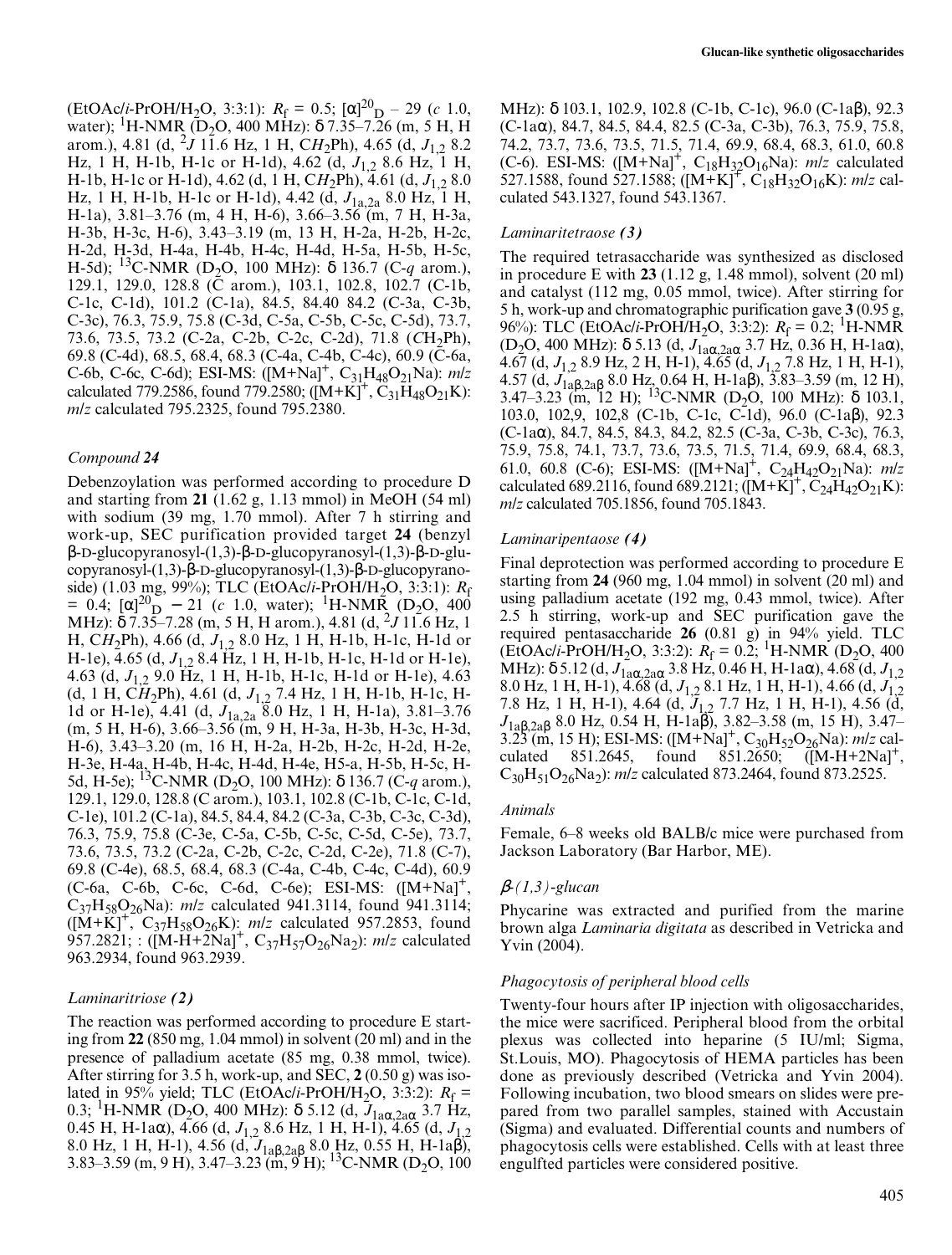## *Phagocytosis of peritoneal cells*

Peritoneal macrophages were isolated from the peritoneal cavities of mice injected with oligosaccharides. The cells were diluted in RPMI 1640 medium with 5% fetal calf serum (Hyclone, Logan, UT) to  $1 \times 10^7$  and incubated with HEMA particles as described earlier (Vetricka and Yvin, 2004).

### *IL-*β *assay*

BALB/c mice were intraperitoneally injected with 100 µg oligosaccharides. Control mice obtained phosphate buffered saline (PBS) only. After various time intervals (30, 60, and 90 min, respectively), the mice were sacrificed, and blood was collected in Eppendorf tubes. Subsequently, the serum was prepared, collected and stored at –80°C for no more than 1 week.

The levels of IL-1β in serum samples were evaluated using a commercial kit OptEIA Mouse IL-1β Set (Pharmingen, San Diego, CA) according to the manufacturer's instructions. The optical density was determined using a STL enzyme-linked immunosorbent assay reader (Tecan U.S., Research Triangle Park, NC) at 450 nm with a correction at 570 nm. Data shown in Figure 6 were calculated from the standard curve prepared by the automated data reduction using linear regression analysis. A standard curve was run with each assay.

# *Cell lines*

The BALB/c mouse-derived mammary tumor cell line Ptas64 was generously provided by Dr. Wei-Zen Wei of the Michigan Cancer Foundation (Wayne State University, Detroit, MI).

#### *Tumor inhibition in vivo*

Mice were injected directly into the mammary fat pads with  $1 \times 10^6$ /mouse of Ptas64 cells in PBS. The experimental treatment was begun after palpable tumors were found (usually 14 days after injection of cells) and after mice were assigned to experimental groups. Experimental treatment was achieved by daily IP injections of either phycarine or oligosaccharides diluted in PBS. After 2 weeks of treatment, the mice were sacrificed, and tumors were removed and weighed.

## **Acknowledgments**

We grateful acknowledge Bruno Perly (CEA Saclay, France) and Martine Lefeuvre (ENSCR, France) for their help in recording 1D and 2D NMR spectra and Pierre Guénot (CRMPO, University of Rennes 1, France) for recording high-resolution MS spectra.

#### **Abbreviations**

COSY, correlation spectroscopy; CSA, camphorsulfonic acid; DDQ, 2,3-dichloro-5,6-dicyano-1,4-quinone; ESI-MS, electrospray ionization mass spectrometry; HEMA, 2-hydroxyethyl methacrylate; NAP, 2-naphthylmethyl; NIS, *N*iodosuccinimide; NMR, nuclear magnetic resonance; NOE, nuclear Overhauser effect; NOESY, nuclear Overhauser effect spectroscopy; PBS, phosphate buffered saline; SEC, size exclusion chromatography; TESTOf, triethylsilyl trifluoromethanesulfonate; TLC, thin-layer chromatography.

#### **References**

- Abel, G., Szolosi, J., Chihara, G., and Fachet, J. (1989) Effect of lentinan and mannan on phagocytosis of fluorescent latex microbeads by mouse peritoneal macrophages: a flow cytometric study. *Int J. Immunopharmacol.*, **11**, 615–621.
- Amaya, T., Tanaka, H., Yamaguchi, T., Shibuya, N., and Takahashi, T. (2001) The first synthesis of tetraglucosyl glucitol having phytoalexinelicitor activity in rice cells based on a sequential glycosylation strategy. *Tetrahedron Lett.*, **42**, 9191–9194.
- Bentley, R. (1972) Configurational and conformational aspects of carbohydrate biochemistry**.** *Ann. Rev. Biochem.*, **41**, 953–996.
- Black, W.A.P., Cornhill, W.J., Dewar, E.T., and Woodward, F.N. (1951) Manufacture of algal chemicals. III. Laboratory scale isolation of laminarin from brown marine algal. Vol. 1. *J. Appl. Chem.*, 505–517.
- Bohn, J.A. and BeMiller, J.N. (1995) β-D-(1,3)-Glucans as biological response modifiers: a review of structure-functional activity relationships. *Carbohydr. Polym.*, **28**, 3–14.
- Borbás, A., Szabó, S., Szilágyi, L., Bényei, A., and Lipták, A. (2002) Stereoselective (2-naphthyl)methylation of sugar hydroxyls by the hydrogenolysis of diastereoisomeric dioxolane-type (2-naphthyl)methylene acetals. *Carbohydr. Res.*, **337**, 1941–1951.
- Brown, G.D. and Gordon, S. (2001) Immune recognition: a new receptor for β-glucans. *Nature*, **413**, 36–37.
- de Nooy, A.E.J., Rori, V., Mmasci, G., Dentini, M., and Crescenzi, V. (2000) Synthesis and preliminary characterisation of charged derivatives and hydrogels from scleroglucan. *Carbohydr. Res.*, **324**, 116–126.
- Dong, Q., Yao, J., Yang, X.T., and Fang, J.N. (2002) Structural characterization of a water-soluble β-D-glucan from fruiting bodies of *Agaricus blazei* Murr. *Carbohydr. Res.*, **337**, 1417–1421.
- Falch, B.H., Espevik, T., Ryan, L., and Stokke, B.T. (2000) The cytokine stimulating activity of  $(1,3)$ -β-D-glucans is dependent on the triple helix conformation. *Carbohydrate Res.*, **329**, 587–596.
- Gaunt, M.J., Yu, J., and Spencer, J.B. (1998) Rational design of benzyltype protecting groups allows sequential deprotection of hydroxyl groups by catalytic hydrogenolysis. *J. Org. Chem.*, **63**, 4172–4173.
- Gelin, M., Ferrières, V., and Plusquellec, D. (2000) A general and diastereoselective synthesis of 1,2-*cis*-hexofuranosides from **1**,2-*trans*-thiofuranosyl donors. *Eur. J. Org. Chem.*, 1423–1431.
- He, H., Yang, F., and Du, Y. (2002) Synthesis of natural β-D-(1,3)-glucopyranosyl oligosaccharides. *Carbohydr. Res.*, **337**, 1673–1678.
- Hofer, M. and Popísil, M. (1997) Glucan as stimulator of hematopoiesis in normal and gamma-irradiated mice. A survey of the authors' results. *Int. J. Immunopharmacol.*, **19**, 607–609.
- Jamois, F. (2003) Oligo-β-(1,3)-glucans and derivatives: chemical synthesis, industrial procedures and biological properties. PhD diss., University of Rennes 1.
- Kimura, Y., Tojima, H., Fukase, S., and Takeda, K. (1994) Clinical evaluation of sizofilan as assistant immunotherapy in treatment of head and neck cancer. *Acta Otolaryngol.*, **511**, 192–195.
- Kobayashi, Y., Tanaka, H., and Ogasawara, N. (1974) Multiple 1,3-βglucanases in the lytic enzyme complex of *Bacillus circulans* WL-12. *Agric. Biol. Chem.*, **38**, 973–978.
- Kondo, Y., Kato, A., Hojo, H., Nozoe, S., Takeuchi, M., and Ochi, K. (1992) Cytokine-related immunopotentiating activities of paramylon, a β- (1,3)-D-glucan from *Euglena gracilis*. *J. Pharmacobio-Dyn.*, **5**, 617–621.
- Lépagnol-Descamps, V., Richard, C., Lahaye, M., Potin, P., Yvin, J.C., and Kloareg, B. (1998) Purification and determination of the action pattern of *Haliotis tuberculata* laminarinase. *Carbohydr. Res.*, **310**,  $283 - 289$
- Lowman, D.W., Ferguson, D.A. Jr., and Williams, D.L. (2003) Structural characterization of (1,3)-β-D-glucans isolated from blastospore and hyphal forms of *Candida albicans. Carbohydr. Res.*, **338**, 1491–1496.
- Miyanishi, N., Iwamoto, Y., Watanabe, E., and Odaz, T. (2003) Induction of TNF-α production from human peripheral blood monocytes with